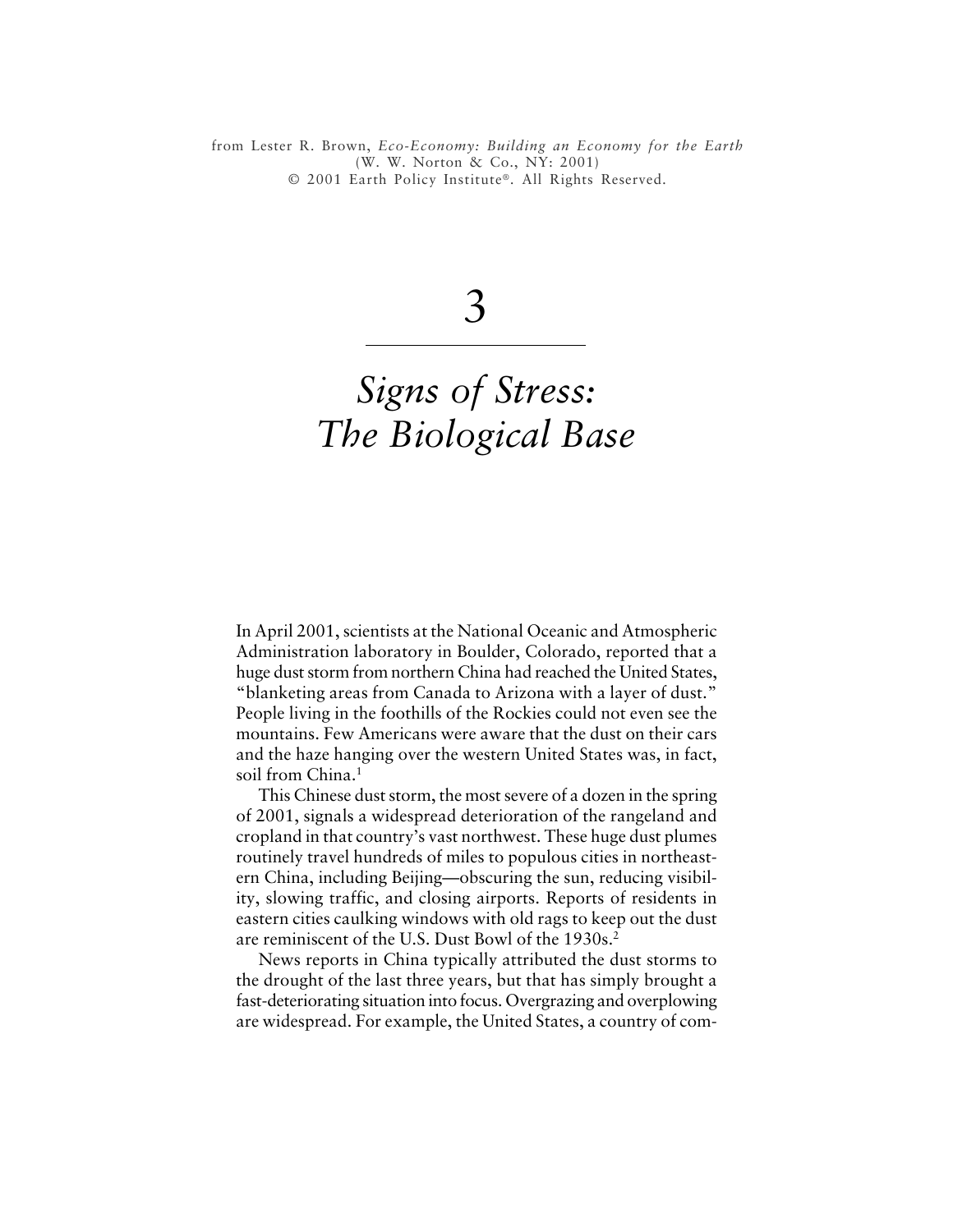parable size and grazing capacity, has 98 million cattle and 9 million sheep and goats, whereas China now has 127 million cattle and 279 million sheep and goats. Feeding 1.3 billion people, a population nearly five times that of the United States, is not an easy matter. Millions of hectares of highly erodible land were plowed that should have stayed in grass.<sup>3</sup>

Evidence of the intensifying conflict between the economy and the ecosystem of which it is a part can be seen not only in the dust bowl emerging in China, but also in the burning rainforests in Indonesia, the collapsing cod fishery in the North Sea, falling crop yields in Africa, the expanding dead zone in the Gulf of Mexico, and falling water tables in India.

The ill-structured global economy's rising demands on ecosystems are diminishing the earth's biological productivity. The output of oceanic fisheries is reduced by overfishing, by oceanic pollutants, and by disruptions of the reproductive cycle of river-spawning fish as some rivers are dammed and others are drained dry. Overgrazing of rangelands is also taking a toll. Initially overgrazing reduces the productivity of rangelands, but eventually it destroys them—converting them into desert.

The productive capacity of the earth's forests is declining as they shrink by more than 9 million hectares per year. Lumbering, land clearing for crop production or ranching, and firewood gathering are responsible. Healthy rainforests do not burn, but fragmented tropical rainforests can be weakened to where they are easily ignited by lightning.<sup>4</sup>

An estimated 36 percent of the world's cropland is suffering a decline in inherent productivity from soil erosion. If this continues, eventually the cropland will become wasteland. In Africa, the failure to replace nutrients removed by crops is reducing crop yields in several countries. As local ecosystems deteriorate, the land's carrying capacity is reduced, setting in motion a self-reinforcing cycle of ecological degradation and deepening human poverty. With half the world's workforce dependent on croplands, fisheries, rangelands, and forests for their jobs and livelihood, any deterioration of these ecosystems can translate into a decline in living conditions.<sup>5</sup>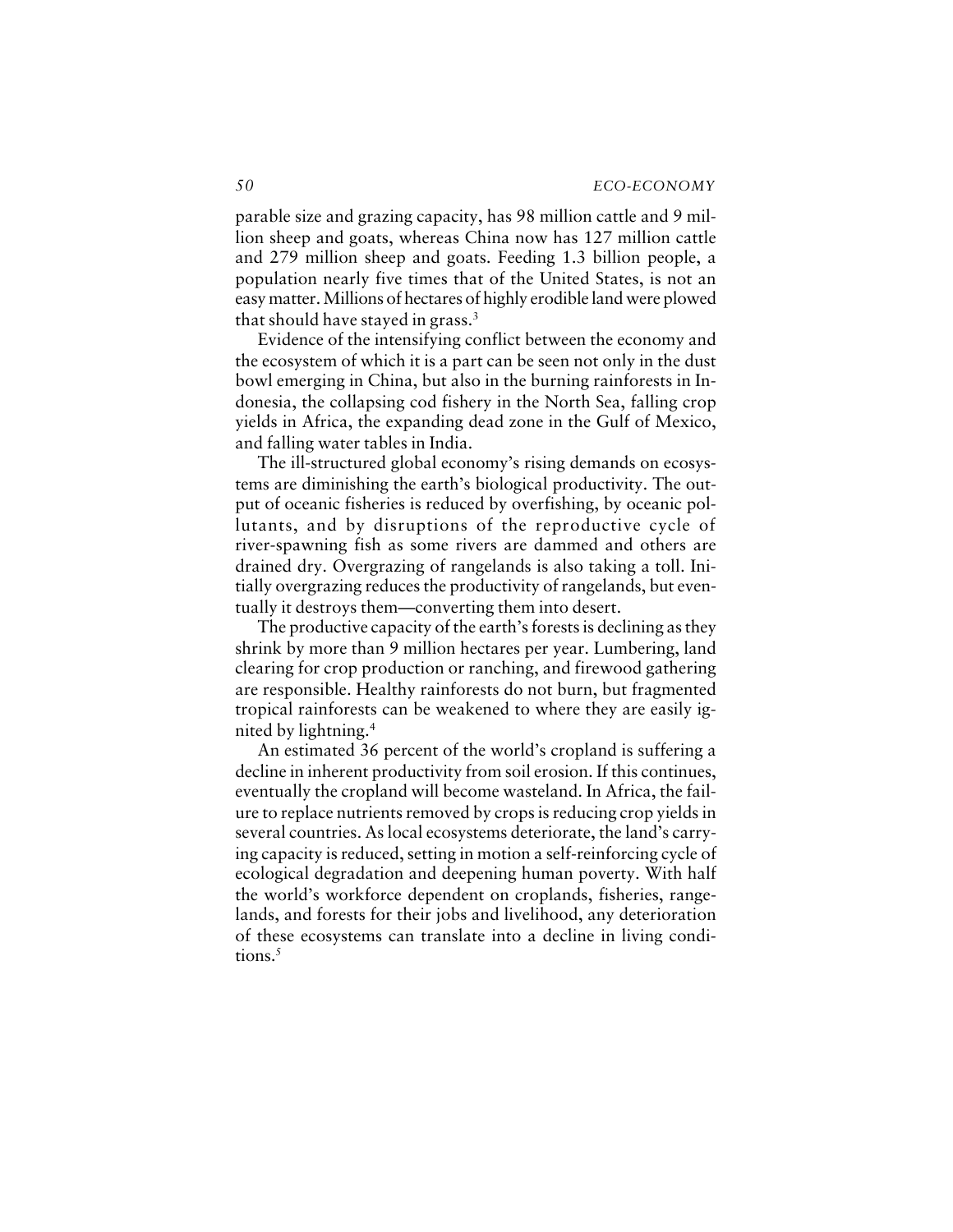# **Fisheries Collapsing**

Among the three ecosystems that supply our food—croplands, rangelands, and fisheries—the excessive demand on fisheries is perhaps most visible. After World War II, accelerating population growth and steadily rising incomes drove the demand for seafood upward at a record pace. At the same time, advances in fishing technologies, including refrigerated processing ships that enabled trawlers to exploit distant oceans, dramatically boosted fishing capacity.

In response, the oceanic fish catch climbed from 19 million tons in 1950 to its historic high of 93 million tons in 1997. This fivefold growth—more than double that of population during this period—raised seafood consumption per person worldwide from 8 kilograms in 1950 to a peak of 17 kilograms in 1988. Since then, it has fallen to scarcely 15 kilograms, a drop of one eighth.<sup>6</sup>

Oceanic fisheries were long a leading source of animal protein in the diet of island countries and those with long coastlines, such as Norway and Italy, but it was not until the second half of the twentieth century that fishing fleets began to systematically exploit the oceanic food potential. This, combined with improved inland transportation and refrigeration, made seafood a basic component of diets for most of humanity.

In the early 1990s, the U.N. Food and Agriculture Organization (FAO), which monitors oceanic fisheries, reported that all of the world's 17 major fisheries were being harvested at or beyond their sustainable capacity and that 9 were in a state of decline. Many countries were trying to protect their fisheries from overfishing and eventual collapse. In 1992, Canada, which had waited too long to restrict the catch in its 500-year-old cod fishery off the coast of Newfoundland, was forced to suspend fishing there entirely, putting some 40,000 fishers and fish processors out of work. Then in late 1993, Canada closed additional stretches of water to cod fishing, with the off-limits area creeping down toward the U.S. coast. The United States followed with restrictions designed to save its cod, haddock, and flounder fisheries off New England.<sup>7</sup>

On the West coast, conditions were no better. In April 1994, the Pacific Fishery Management Council banned salmon fishing off Washington State in an effort to protect the species from extinction. In Oregon and California, stringent salmon quotas were imposed. Actions by the United States and Canada, combined with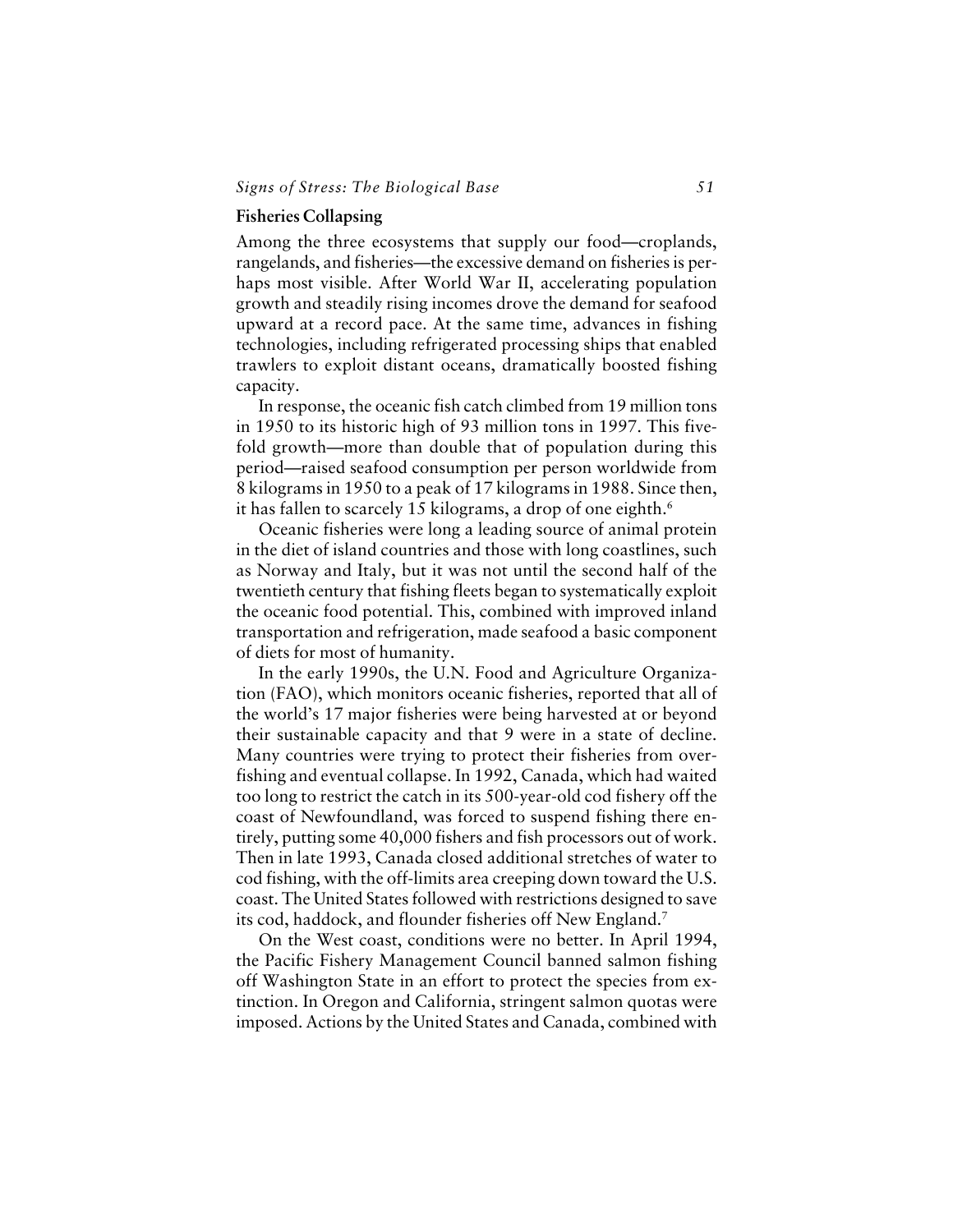similar measures by governments elsewhere, implicitly acknowledge that unrestricted harvesting could destroy fisheries, depriving the world of a valuable food source.<sup>8</sup>

The inability of governments to cooperate in oceanic fishery management means that instead of yielding maximum sustainable catch indefinitely, many fisheries have been fished to the verge of collapse. Atlantic stocks of the heavily fished bluefin tuna, a standby in Tokyo's sushi restaurants, have been cut by a staggering 94 percent. It will take years for such long-lived species to recover, even if fishing stops altogether.<sup>9</sup>

Inland fisheries are also suffering from environmental mismanagement—water diversion, acidification, and pollution. As noted in Chapter 2, the Aral Sea fishery, which yielded 60,000 tons (close to 130 million pounds) of fish per year as recently as 1960, is now history. Rising salt content has left the sea biologically dead.<sup>10</sup>

A June 2001 report indicates that Russia's Azov Sea is also dying. Rising levels of salt, petroleum wastes, heavy metal pollution, and radioactive materials are apparently involved. The commercial fish catch has dropped 97 percent over the last quarter-century. Many species are extinct. As one commentator noted, the Sea of Azov has become "a body of water that cannot support either life within it or the lives of the people who live around it."<sup>11</sup>

Acidification of lakes from acid rain, largely from coal burning, is also still a problem. Canada alone now counts 14,000 dead lakes. And pollution is taking a toll on freshwater lakes, either destroying the fish or rendering them unsafe for human consumption. In the United States, fish in some 50,000 freshwater lakes, streams, and ponds contain levels of mercury that make them unsafe for human consumption. Mercury from the smokestacks of coal-fired power plants is largely responsible. (See Chapter  $6.$ )<sup>12</sup>

Overfishing and pollution are not the only threats to the world's seafood supply. The spawning grounds and nurseries of many aquatic creatures are disappearing as coastal wetlands, mangrove forests, and coral reefs are destroyed. In addition, the damming of rivers is depriving many species of their spawning grounds. Other rivers are drained dry, with the same effect. Still others are simply too polluted for fish to survive.

Some 90 percent of oceanic fish rely on coastal wetlands, mangrove swamps, or rivers as spawning areas. Well over half the original area of mangrove forests in tropical and subtropical countries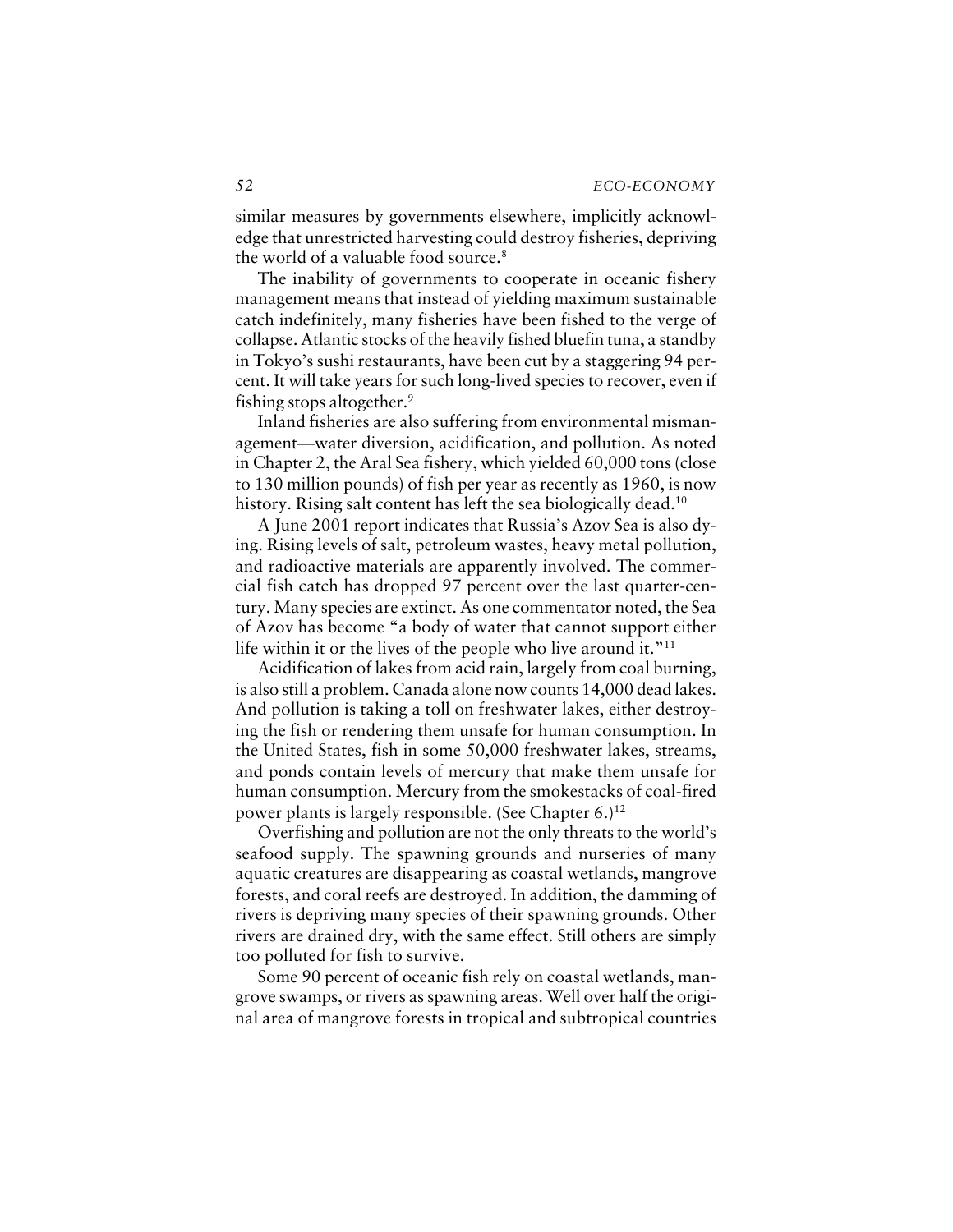has been lost. The disappearance of coastal wetlands in industrial countries is even greater. In Italy, whose coastal wetlands are the nurseries for many Mediterranean fisheries, the loss is a staggering 95 percent.<sup>13</sup>

Damage to coral reefs, a breeding ground for fish in tropical and subtropical waters, is also taking a toll. Between 1992 and 2000, the share of severely damaged reefs worldwide expanded from 10 percent to 27 percent. As the reefs deteriorate, so do the fisheries that depend on them.<sup>14</sup>

Oceanic fisheries face numerous threats, but it is overfishing that most directly threatens their survival. Oceanic harvests expanded as new technologies evolved, ranging from sonar for tracking schools of fish to vast driftnets that are collectively long enough to circle the earth many times over. "With more powerful boats and fish finders, we basically have the capacity to wipe fish out, and we are," warns Douglas Foy of the Conservation Law Foundation in New England.<sup>15</sup>

Commercial fishing is now largely an economics of today versus tomorrow. Governments are seeking to protect tomorrow's catches by forcing fishers to keep their ships idle; fishing communities are torn between the need for income today versus the future. Ironically, one reason for excess fleet capacity is long-standing government subsidies that provide large loans and favorable terms for investing in new boats and fishing gear. By 2000, however, these loans had become unsupportable as catches dwindled. Catch quotas kept many fishing boats at anchor during what used to be peak fishing months.<sup>16</sup>

Fishing subsidies were based on an unfounded belief that past trends in oceanic harvests could be projected into the future—that past growth meant future growth. The long-standing advice of FAO marine biologists, who had warned that marine harvests would someday reach a limit, was largely ignored.<sup>17</sup>

As long as there were more fish in the oceans than we could hope to catch, managing oceanic fisheries was a simple matter. But with many fisheries already collapsing, and others facing imminent collapse, the management challenge of allocating the catch among competing nations and protein-hungry populations is infinitely more difficult. Merely sustaining the existing catch will require new levels of cooperation among national governments.

Even among countries accustomed to working together, such as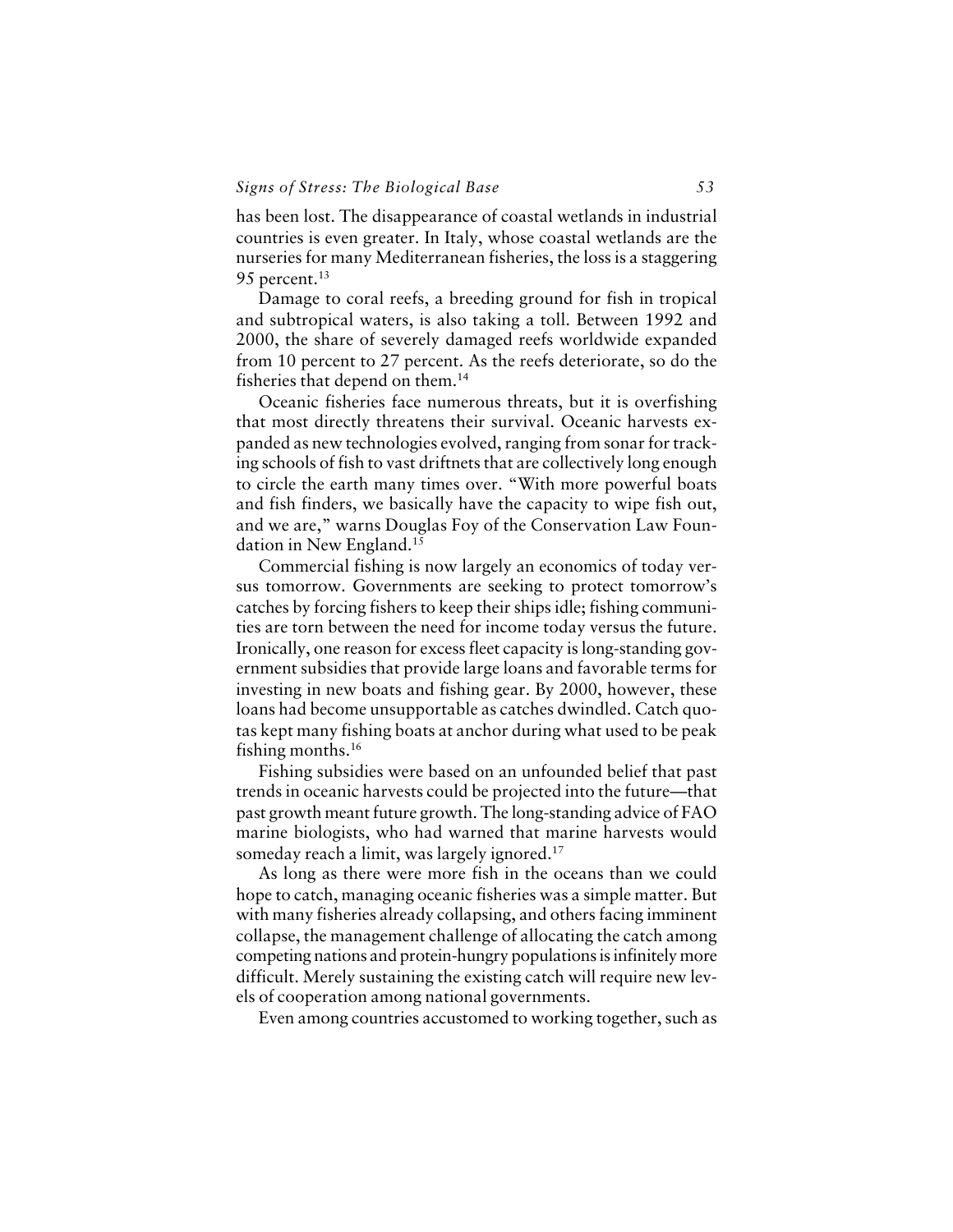those in the European Union (EU), the challenge of negotiating catch limits at sustainable levels can be difficult. In April 1997, after prolonged negotiations, agreement was reached in Brussels to reduce the fishing capacity of EU fleets by 30 percent for endangered species, such as cod, herring, and sole in the North Sea, and by 20 percent for overfished stocks, such as cod in the Baltic Sea, the bluefin tuna, and swordfish off the Iberian peninsula. The good news was that the EU finally reached agreement on reducing the catch. The bad news was that these cuts were not sufficient to arrest the decline of the region's fisheries.<sup>18</sup>

In January 2001, the EU went further, announcing a ban on fishing for cod, haddock, and whiting during the 12-week spring spawning period. With the annual cod catch falling from 300,000 tons during the mid-1980s to 50,000 tons in 2000, this most recent step was a desperate effort to save the fishery. EU officials are all too aware that Canada's once-vast Newfoundland cod fishery has not recovered since collapsing in 1992, despite the total ban on fishing imposed then.<sup>19</sup>

When some fisheries collapse, it puts more pressure on those that are left. With restrictions on the overfished EU fishery, the heavily subsidized EU fishing fleet has turned to the west coast of Africa, buying licenses to fish off the coasts of Senegal, Mauritania, Morocco, Guinea-Bissau, and Cape Verde. They are competing for space there with fleets from Japan, South Korea, Russia, and China. For impoverished countries like Mauritania and Guinea-Bissau, income from fishing licenses can account for up to half of government revenue. Unfortunately for the Africans, their fisheries too are collapsing. Most countries lack the ships and radar to ensure compliance with fishing agreements in the 200-mile exclusive economic zones off their coasts that were granted by the 1979 Law of the Sea Treaty.<sup>20</sup>

Fisheries everywhere are facing the same fate. On the west coast of India, the fishery off the coast of Goa has grown by leaps and bounds as the mechanized fishing fleet has jumped from 10 boats in 1964 to 2,200 in 1998. Meanwhile, the annual catch increased from 17,000 tons to 95,000 tons—well beyond the estimated maximum sustainable yield of 71,000 tons. Unless the Indian government can quickly reduce the catch here to the sustainable level, this fishery too will collapse, depriving India's coastal population of a sorely needed source of protein.<sup>21</sup>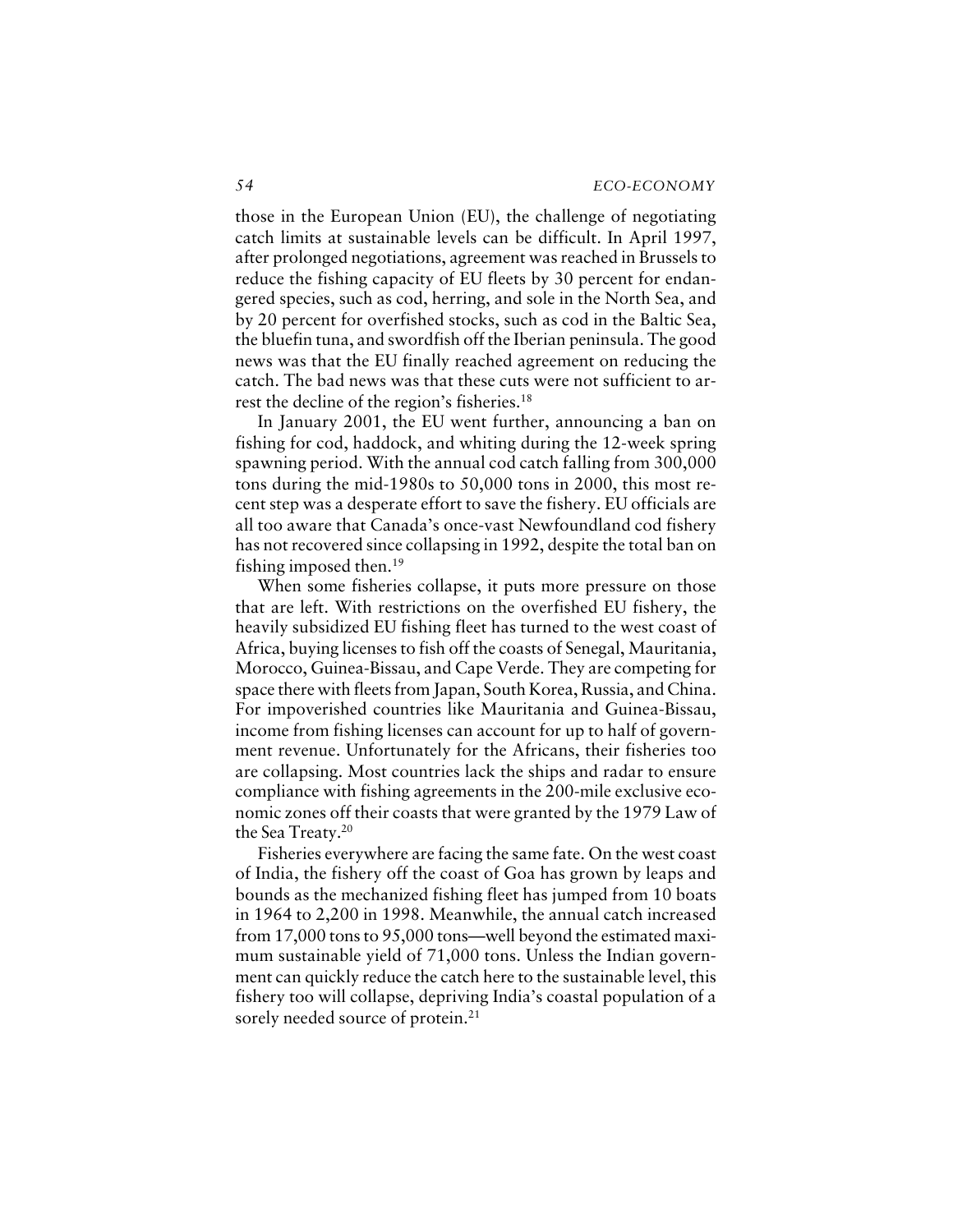# *Signs of Stress: The Biological Base 55*

If the oceans cannot sustain a catch of more than 95 million tons and if world population continues to grow as projected, the oceanic fish catch per person—which has already declined 9 percent since it peaked in 1988—is likely to drop to 10 kilograms per person in 2050. The generation that came of age during World War II saw the fish catch per person double during their lifetimes. Their grandchildren, the children of today, may witness a one-third reduction.<sup>22</sup>

The bottom line is that the growing worldwide demand for seafood can no longer be satisfied from oceanic fisheries. If it is to be satisfied, it will be by expanding fish farming, which will further intensify the pressure on land resources. Once fish are put in ponds or cages, they have to be fed. (See Chapter 7.)

## **Forests Shrinking**

At the beginning of the twentieth century, the earth's forested area was estimated at 5 billion hectares. Since then it has shrunk to 2.9 billion hectares—an area roughly double the world's cropland area. The remaining forests are rather evenly divided between tropical and subtropical forests in developing countries and temperate/boreal forests in industrial countries.<sup>23</sup>

Deforestation is caused by the growing demand for forest products and the growing conversion of forested land to agricultural uses. This forest loss is concentrated in developing countries. From 1990 to 1995, the loss in these nations averaged 13 million hectares a year, an area roughly the size of Kansas. Overall, this means that the developing world is losing 6.5 percent of its forests per decade. The industrial world is actually gaining up to an estimated 3.6 million hectares of forestland each year, principally from abandoned cropland that is returning to forests on its own, as in Russia, and the spread of commercial forestry plantations.<sup>24</sup>

Unfortunately, even these official FAO data do not reflect the gravity of the situation. For example, tropical forests that are clearcut or burned off rarely recover. They simply become wasteland or at best scrub forest, but they are still included in the official forestry numbers if they are not included in another land use category such as cropland or building construction. The World Resources Institute's Forest Frontiers Initiative issued a report in 1997 on the status of the world's forests. They note that "hidden behind such familiar statistics is an equally sobering reality. Of the forests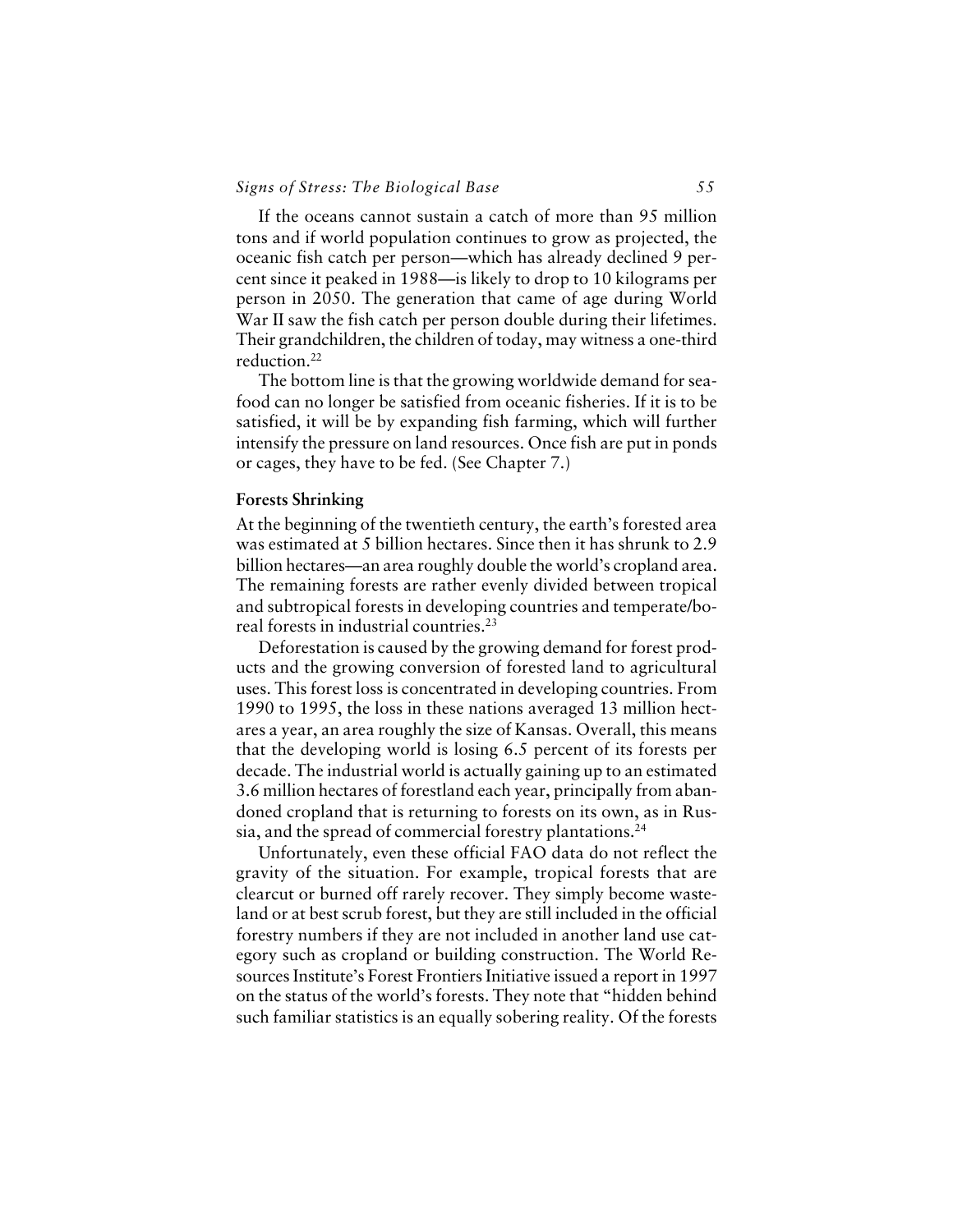that do remain standing, the vast majority are no more than small or highly disturbed pieces of the fully functioning ecosystems they once were." The report notes that only 40 percent of the world's remaining forest cover can be classified as frontier forest, which they define as "large, intact, natural forest systems relatively undisturbed and big enough to maintain all of their biodiversity, including viable populations of the wide-ranging species associated with each type."25

Use of each of the principal forest products—firewood, paper, and lumber—is expanding. Of the 3.28 billion cubic meters of wood harvested worldwide in 1999, over half was used for fuel. In developing countries, the share was far higher, nearly four fifths of the total. In industrial countries, roughly 14 percent of the wood harvested was used for fuel, much of it the waste wood used by pulp and paper mills to generate electricity and to provide process heat. Using the bark and small branches for fuel, some paper mills are energy self-sufficient.<sup>26</sup>

Deforestation to satisfy fuelwood demand is extensive in the Sahelian zone of Africa and the Indian subcontinent. As urban firewood demand surpasses the sustainable yield of nearby forests, the woods slowly retreat from the city in an ever larger circle, a process clearly visible from satellite photographs taken over time. As the circles enlarge, the transport costs of firewood increase, triggering the development of an industry in charcoal, a more concentrated form of energy with lower transportation costs.<sup>27</sup>

Logging also takes a heavy toll, as is evident in countries in Africa, the Caribbean, and the Pacific. In almost all cases, logging is done by foreign corporations more interested in maximizing the harvest of forest products on a one-time basis than in managing forests to maximize sustainable yield in perpetuity. Once a country's forests are totally clearcut, companies typically move on, leaving only devastation behind.<sup>28</sup>

Another loss of forests comes from clearing land for agriculture and plantations, usually by burning, a loss that is concentrated in the Brazilian Amazon and more recently in Borneo and Sumatra in Indonesia. After losing 97 percent of the Atlantic rainforest, Brazil is now destroying its Amazon rainforest. This huge forest, roughly the size of Europe, was largely intact until 1970. Since then, 14 percent of Brazil's rainforest has been lost. In 1999 alone, 17,000 square kilometers were deforested.<sup>29</sup>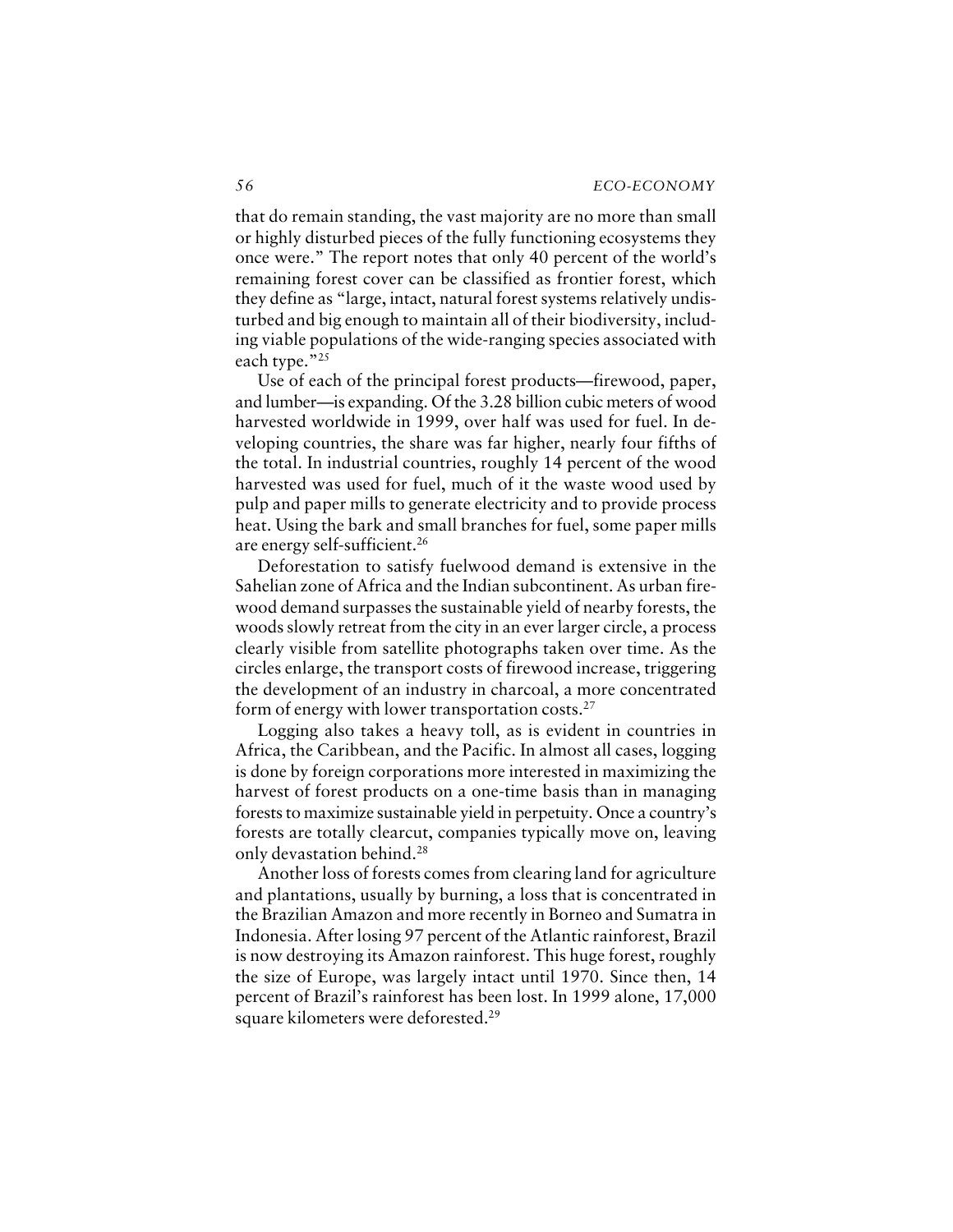# *Signs of Stress: The Biological Base 57*

The progressive loss of forest cover has both economic and environmental consequences. Economically, the countries that have lost their exportable supplies of forest products, such as Nigeria and the Philippines, are now net importers of forest products. Also lost are the jobs and income that their forest industries once provided.<sup>30</sup>

The environmental effects of deforestation are becoming all too visible. Scores of countries are suffering from disastrous flooding as a result of deforestation. In 1998, the Yangtze River basin, which has lost 85 percent of its original tree cover, experienced some of the worst flooding in its history. In 2000, Mozambique was partially inundated as the Limpopo overflooded its banks, taking thousands of lives and destroying homes and crops on an unprecedented scale. The Limpopo river basin, which has lost 99 percent of its original tree cover, will likely face many more such floods.<sup>31</sup>

While deforestation accelerates the flow of water back to the ocean, it also reduces the airborne movement of water to the interior. The world's forests are in effect conduits or systems for transporting water inland. Eneas Salati and Peter Vose, two Brazilian scientists writing in *Science*, observed that as moisture-laden air from the Atlantic moves westward across the Amazon toward the Andes, it carries moisture inland. As the air cools and this moisture is converted into rainfall, it waters the rainforest below. In a healthy rainforest, roughly one fourth of the rainfall runs off into rivers and back to the Atlantic Ocean. The other three fourths evaporates and is carried further inland, where the process is again repeated. It is this water cycling capacity of rainforests that brings water inland to the Amazon's vast western reaches.<sup>32</sup>

If the rainforest is burned off and planted to grass for cattle raising, then the cycling of rainfall is dramatically altered—three fourths of the rainfall runs off and returns to the sea the first time it falls, leaving little to be carried inland. As more and more of the Amazon is cleared for cattle ranching or farming or is degraded by loggers, the capacity of the rainforest to carry water inland diminishes. As a result, the western part of the forest begins to dry out, changing it into a dryland forest or even a savanna.<sup>33</sup>

The burning and cutting of the Amazonian rainforest could also affect agriculture in regions to the south. As the air masses moving inland from the Atlantic reach the Andes, they turn southward, carrying moisture with them. It is this moisture that provides part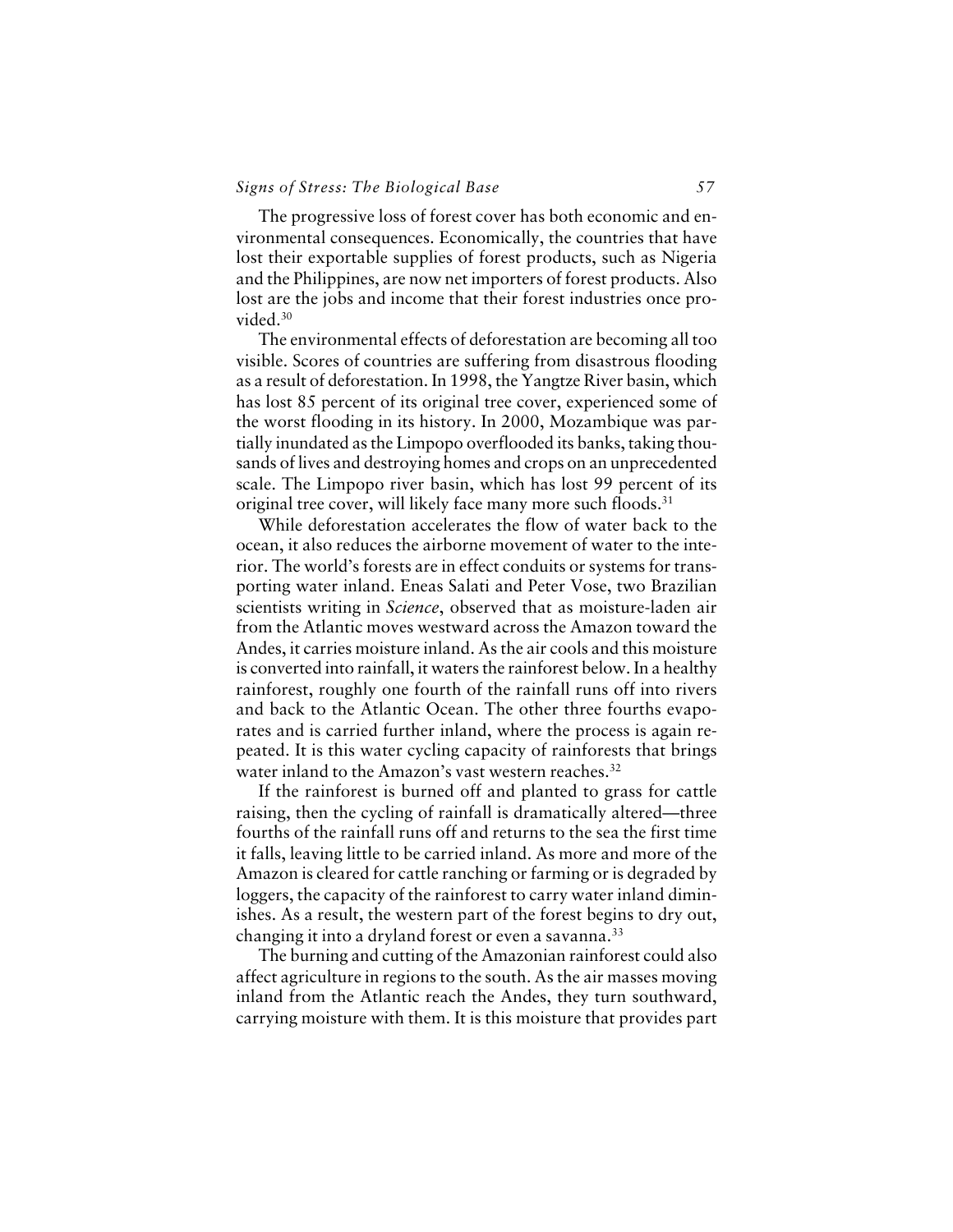of the rainfall in the agricultural regions of southwestern Brazil, Paraguay, and northern Argentina. As the deforestation of the Amazon progresses, the flow of moisture to these farming areas will likely diminish. Efforts to boost farm output by clearing land in the eastern Amazon basin could reduce farm output in southwestern Brazil.<sup>34</sup>

A similar situation may be developing in Africa, where deforestation and land clearing are proceeding rapidly as the demand on firewood mounts and as logging firms clear large tracts of virgin forests. As the forest area shrinks, the amount of rainfall reaching the interior of Africa is diminishing. A comparable trend is unfolding in China. Wang Hongchang, a Fellow of the Chinese Academy of Social Sciences, cites deforestation in the southern and eastern provinces of China as a key reason for the rainfall decline in the country's northwest, the area where the dust bowl is forming.<sup>35</sup>

A number of countries now have total or partial bans on logging in primary forests, including Cambodia, China, India, New Zealand, the Philippines, Sri Lanka, Thailand, and Viet Nam. Additionally, about 3 million square kilometers, accounting for roughly 9 percent of the earth's remaining forest area, are set aside as parks or nature preserves or for other conservation reasons. In some cases, the forests that are set aside are carefully protected, but all too often these "paper parks" exist only in theory and in the meaningless laws that set them up.<sup>36</sup>

## **Rangelands Deteriorating**

One tenth of the earth's land surface is cropland, but an area twice this size is rangeland—land that is too dry, too steeply sloping, or too infertile to sustain crop production. This area—one fifth of the earth's land surface, most of it semiarid—supports the world's 3.3 billion cattle, sheep, and goats. (See Table 3–1.) These livestock are ruminants, animals with complex digestive systems that enable them to convert roughage into beef, mutton, and milk.<sup>37</sup>

An estimated 180 million people worldwide make their living as pastoralists tending cattle, sheep, and goats. Many countries in Africa depend heavily on their livestock economies for food and employment. The same is true for large populations in the Middle East, Central Asia (including Mongolia), northwest China, and much of India. India, which has the world's largest concentration of ruminants, depends on cattle and water buffalo not only for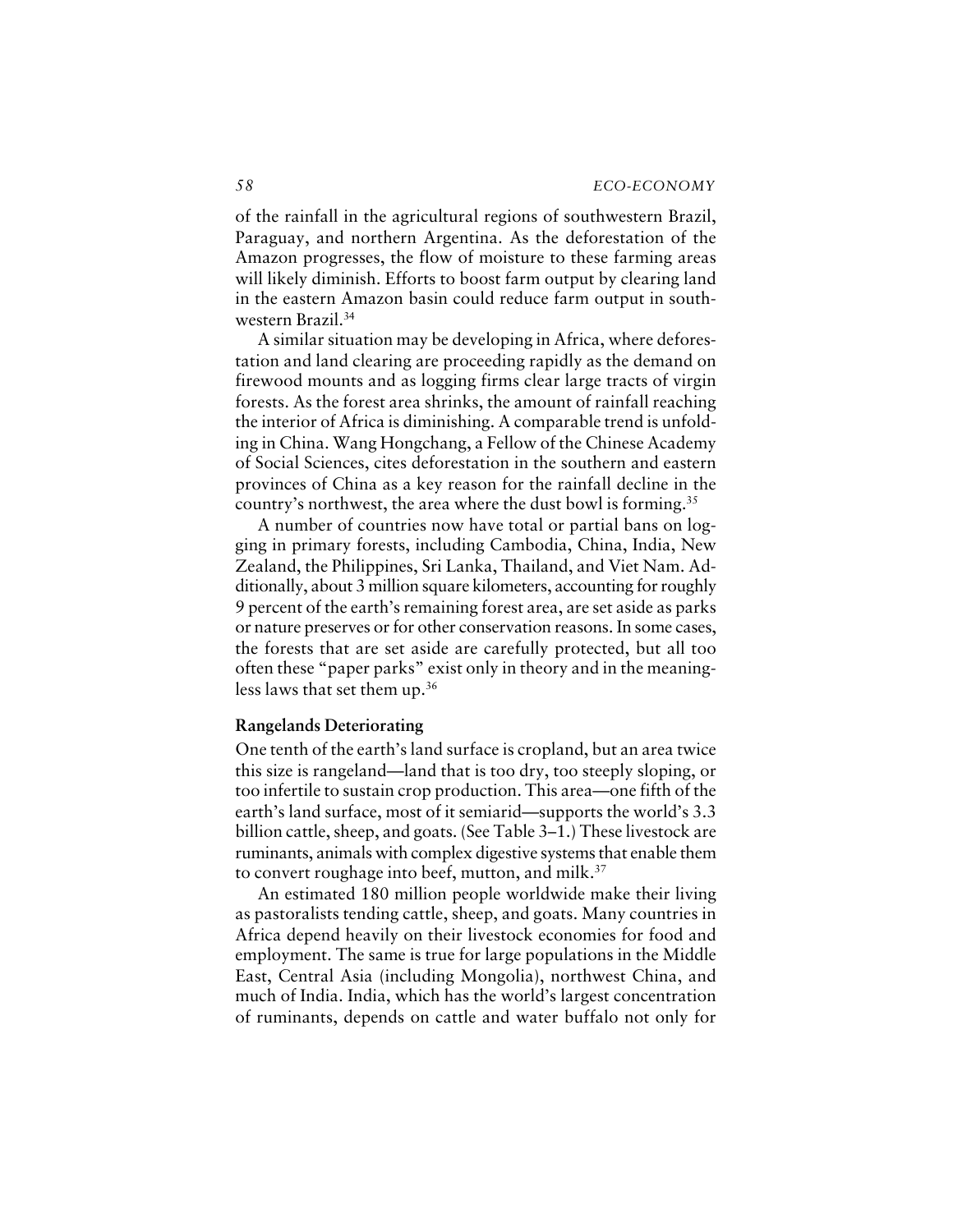## *Signs of Stress: The Biological Base 59*

| Country              | Cattle and Buffalo | Sheep and Goats |  |  |  |
|----------------------|--------------------|-----------------|--|--|--|
|                      |                    | (million head)  |  |  |  |
|                      |                    |                 |  |  |  |
| Argentina            | 55                 | 17              |  |  |  |
| Australia            | 26                 | 117             |  |  |  |
| Bangladesh           | 24                 | 35              |  |  |  |
| Brazil               | 169                | 31              |  |  |  |
| China                | 127                | 279             |  |  |  |
| Ethiopia             | 35                 | 39              |  |  |  |
| France               | 20                 | 11              |  |  |  |
| India                | 313                | 181             |  |  |  |
| Mexico               | 30                 | 16              |  |  |  |
| Nigeria              | 20                 | 45              |  |  |  |
| Pakistan             | 45                 | 72              |  |  |  |
| Russia               | 28                 | 16              |  |  |  |
| United Kingdom       | 11                 | 45              |  |  |  |
| <b>United States</b> | 98                 | 9               |  |  |  |
| Other                | 509                | 868             |  |  |  |
| World                | 1,510              | 1,780           |  |  |  |
|                      |                    |                 |  |  |  |

Table 3–1. *Domesticated Ruminants by Country, 2000*

*Source:* FAO, *FAOSTAT Statistics* Database, <apps.fao.org>, updated 2 May 2001.

milk but also for draft power and fuel.<sup>38</sup>

In other parts of the world, rangelands are exploited by largescale commercial ranching. Australia, whose land mass is dominated by rangeland, has one of the world's largest sheep flocks of 117 million sheep—6 for each Australian. Grass-based livestock economies also predominate in Argentina, Brazil, Mexico, and Uruguay. And in the Great Plains of North America, lands that are not suited to growing wheat are devoted to grazing cattle.<sup>39</sup>

Although public attention often focuses on the role of feedlots in beef production, the world's beef and mutton are produced largely on rangeland. The share of the world's cattle, sheep, and goats in feedlots at any time is a tiny fraction of the vast numbers feeding on grass. Even in the United States, which has most of the world's feedlots, the typical steer is in a feedlot for only a matter of months. If rangelands deteriorate, so too will this forage-based segment of the world's livestock economy.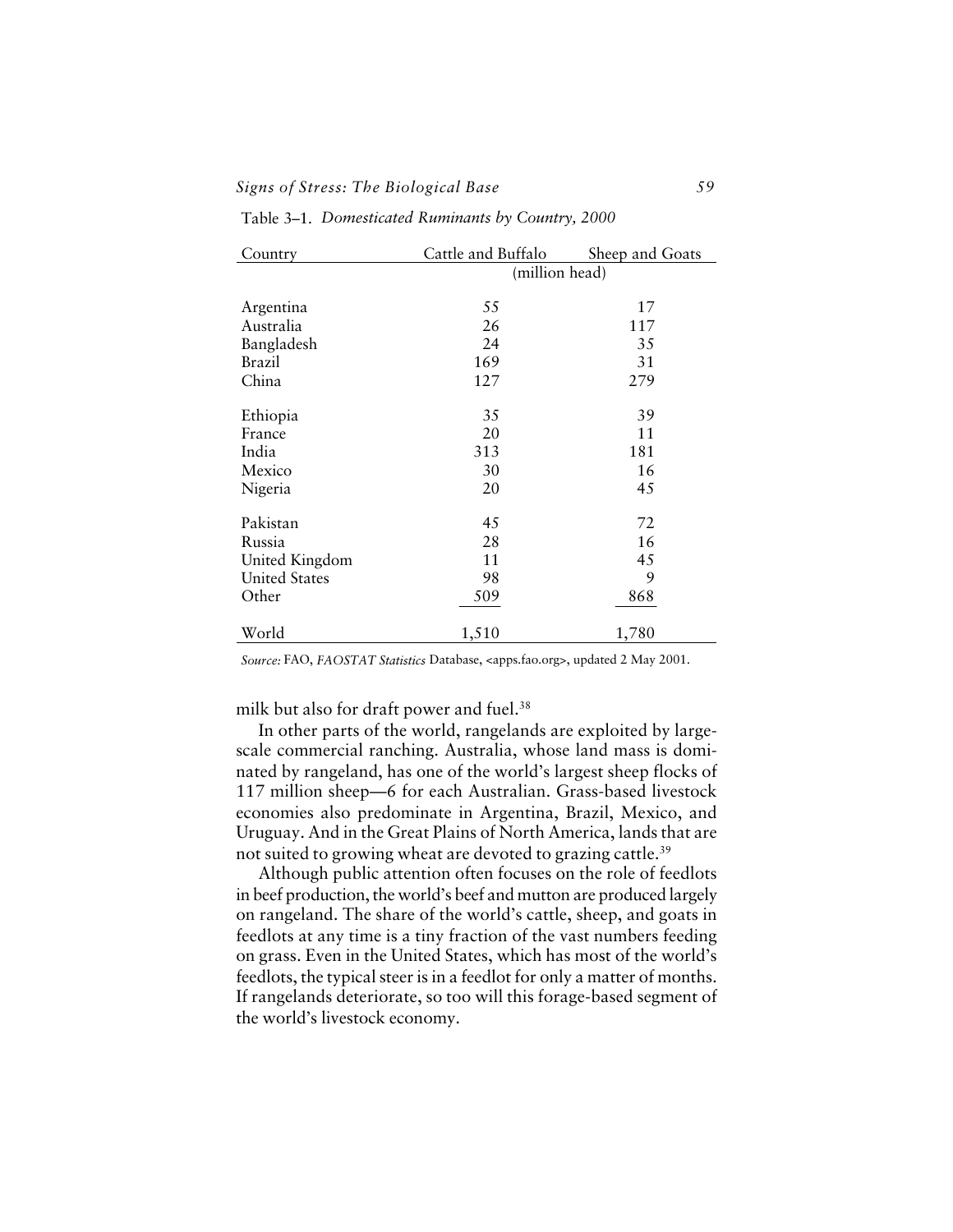#### *60 ECO-ECONOMY*

Beef and mutton tend to dominate meat consumption where grazing land is abundant relative to population size. Among the countries with high beef consumption per person are Argentina, with 69 kilograms per year (152 pounds); the United States, with 45 kilograms; Brazil, 39 kilograms; and Australia, 36 kilograms. In some countries with extensive grazing land, mutton looms large in the diet, as in New Zealand with 25 kilograms, Australia 14 kilograms, and Kazakhstan 7 kilograms.<sup>40</sup>

These same ruminants that are uniquely efficient at converting roughage into meat and milk for human consumption are also a source of leather and wool. The world's leather goods and woolen industries, the livelihood for millions, depend on rangelands for their raw materials.

Worldwide, almost half of all grasslands are lightly to moderately degraded and 5 percent are severely degraded. The excessive pressure on grasslands, not unlike that on oceanic fisheries, afflicts industrial and developing countries alike. A survey of the U.S. public grazing lands managed by the Bureau of Land Management in 2000, for example, showed that only 36 percent of native public rangelands have forage that is in good or excellent condition, with most of the remainder of fair or poor quality.<sup>41</sup>

Although the data for grassland degradation are sparse, the problem is highly visible throughout Africa, where livestock numbers have tracked the growth in human numbers. In 1950, 238 million Africans relied on 273 million livestock. By 2000, there were 794 million people and 680 million livestock.<sup>42</sup>

In this continent where grain is scarce, 230 million cattle, 241 million sheep, and 209 million goats are supported almost entirely by grazing and browsing. The number of livestock, a cornerstone of the economy everywhere except in the tsetse-fly belt (roughly the western Congo Basin), often exceeds grassland carrying capacity by half or more. A study that charted the mounting pressures on grasslands in nine southern African countries found that the capacity to sustain livestock is diminishing.<sup>43</sup>

Iran—one of the most populous countries in the Middle East, with 70 million people—illustrates the pressures facing that region. With more than 8 million cattle and 81 million sheep and goats the source of wool for its fabled rug-making industry—Iran is faced with the deterioration of its rangelands because of overstocking. In a country where the sheep and goats outnumber humans, mutton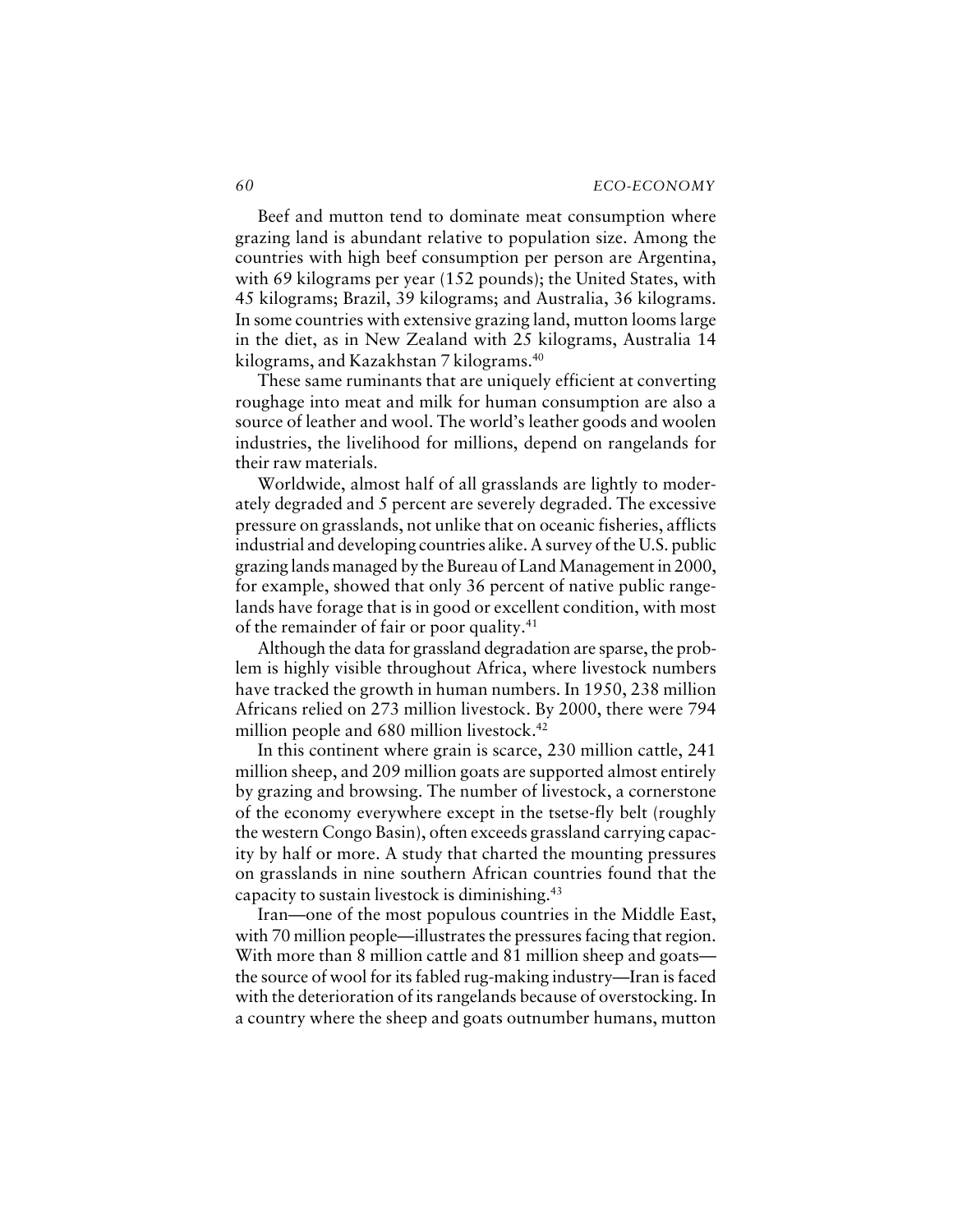# *Signs of Stress: The Biological Base 61*

consumption looms large in the diet. However, with rangelands now being pushed to their limits and beyond, the current livestock population may not be sustainable.<sup>44</sup>

China faces similarly difficult challenges. In northwestern China, the buildup in livestock since the economic reforms in 1978 is destroying vast areas of grassland. Since then, livestock numbers have increased dramatically. In Gonge County, for example, in eastern Qinghai Province, the number of sheep that the local grasslands can support is estimated at 3.7 million, but by the end of 1998, the region's flock had reached 5.5 million—far beyond its carrying capacity. The result is fast-deteriorating grassland, desertification, and in some locations the creation of sand dunes. Erik Eckholm, writing in the *New York Times*, reports that "the rising sands are part of a new desert forming here on the eastern edge of the Qinghai-Tibet Plateau, a legendary stretch once known for grasses reaching as high as a horse's belly and home for centuries to ethnic Tibetan herders."45

Fodder needs of livestock in nearly all developing countries now exceed the sustainable yield of rangelands and other forage resources. In India, the demand for fodder in 2000 was estimated at 700 million tons, while the sustainable supply totaled just 540 million tons. The National Land Use and Wastelands Development Council there reports that in states with the most serious land degradation, such as Rajasthan and Karnataka, fodder supplies satisfy only 50–80 percent of needs, leaving large numbers of emaciated, unproductive cattle. <sup>46</sup>

After mid-century, world beef and mutton production expanded much faster than population, climbing from 9 kilograms per person in 1950 to 13 kilograms in 1972. (See Figure 3–1.) Since then, however, the growth in world beef and mutton production has fallen behind that of population, dropping the per capita supply to 11 kilograms, a decline of about one fifth.<sup>47</sup>

 Land degradation from overgrazing is taking a heavy economic toll in the form of lost livestock productivity. In the early stages of overgrazing, the costs show up as lower land productivity. But if the process continues, it destroys vegetation, leading to the erosion of soil and the eventual creation of wasteland. A U.N. assessment of the earth's dryland regions showed that livestock production lost from rangeland degradation exceeded \$23 billion in 1990. (See Table 3-2.)<sup>48</sup>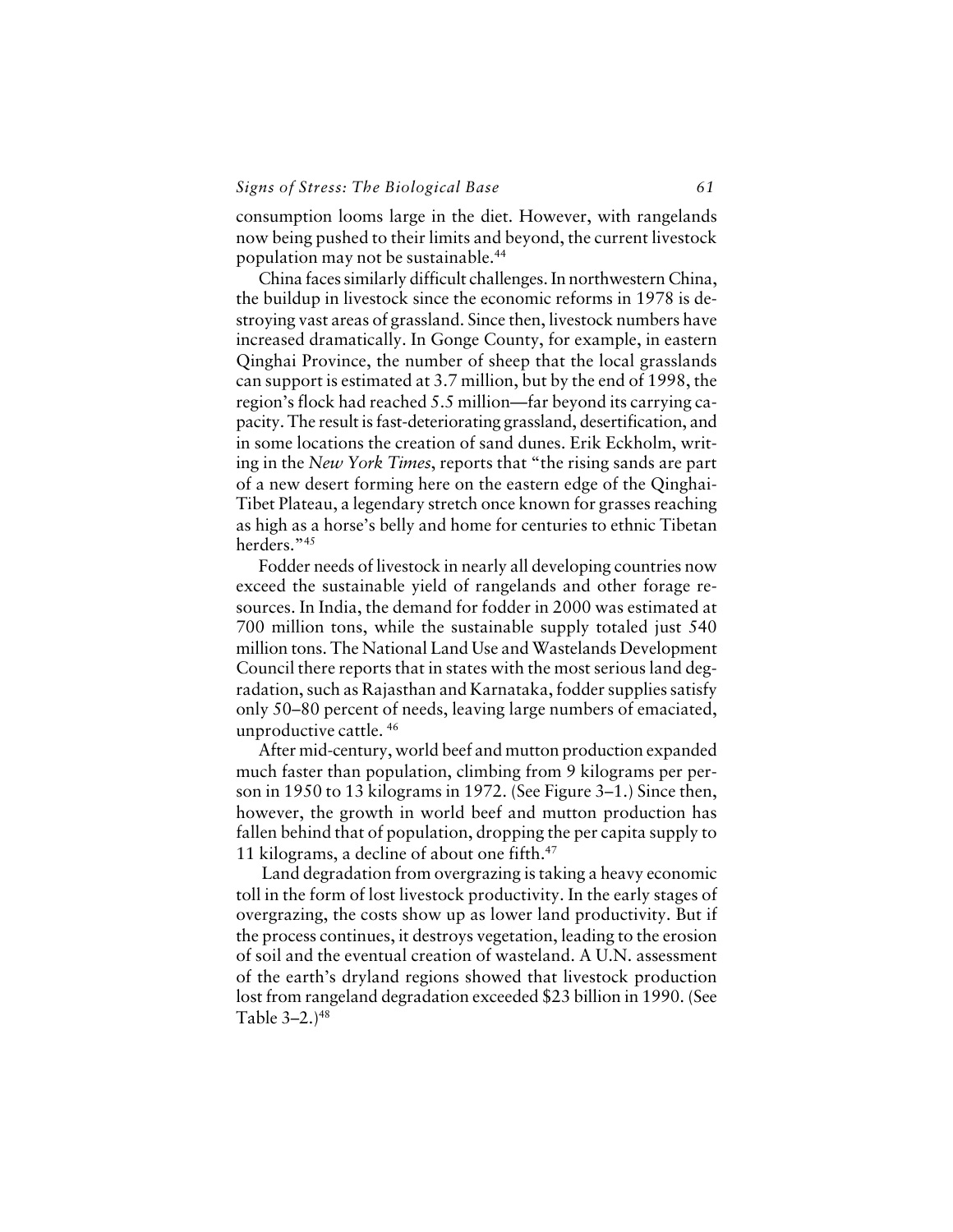

Figure 3-1. World Beef and Mutton Production Per Person, 1950-2000

In Africa, the annual loss of rangeland productivity is estimated at \$7 billion, more than the gross domestic product of Ethiopia. In Asia, livestock losses from rangeland degradation total over \$8 billion. Together, Africa and Asia account for two thirds of the global  $loss.<sup>49</sup>$ 

With most rangeland now being grazed at capacity or beyond, the prospect for substantial future gains in beef and mutton production from rangelands is not good. And given the inefficient conversion of grain to meat by cattle, substantial further gains in beef and mutton production may be possible only by feeding more crop residues. (See Chapter 7.)

### **Soils Eroding**

After the earth was created, soil formed slowly over time from the weathering of rocks. It was this soil that supported early plant life on land. As plant life spread, the plants protected the soil from wind and water erosion, permitting it to accumulate and to support even more plant life. This symbiotic relationship facilitated an accumulation of topsoil until it could support a rich diversity not only of plants, but also of the animal life that depends on plants.

The thin mantle of topsoil, measured in inches over most of the earth, is the foundation of civilization. When earlier civilizations lost their productive topsoil from mismanagement and erosion, they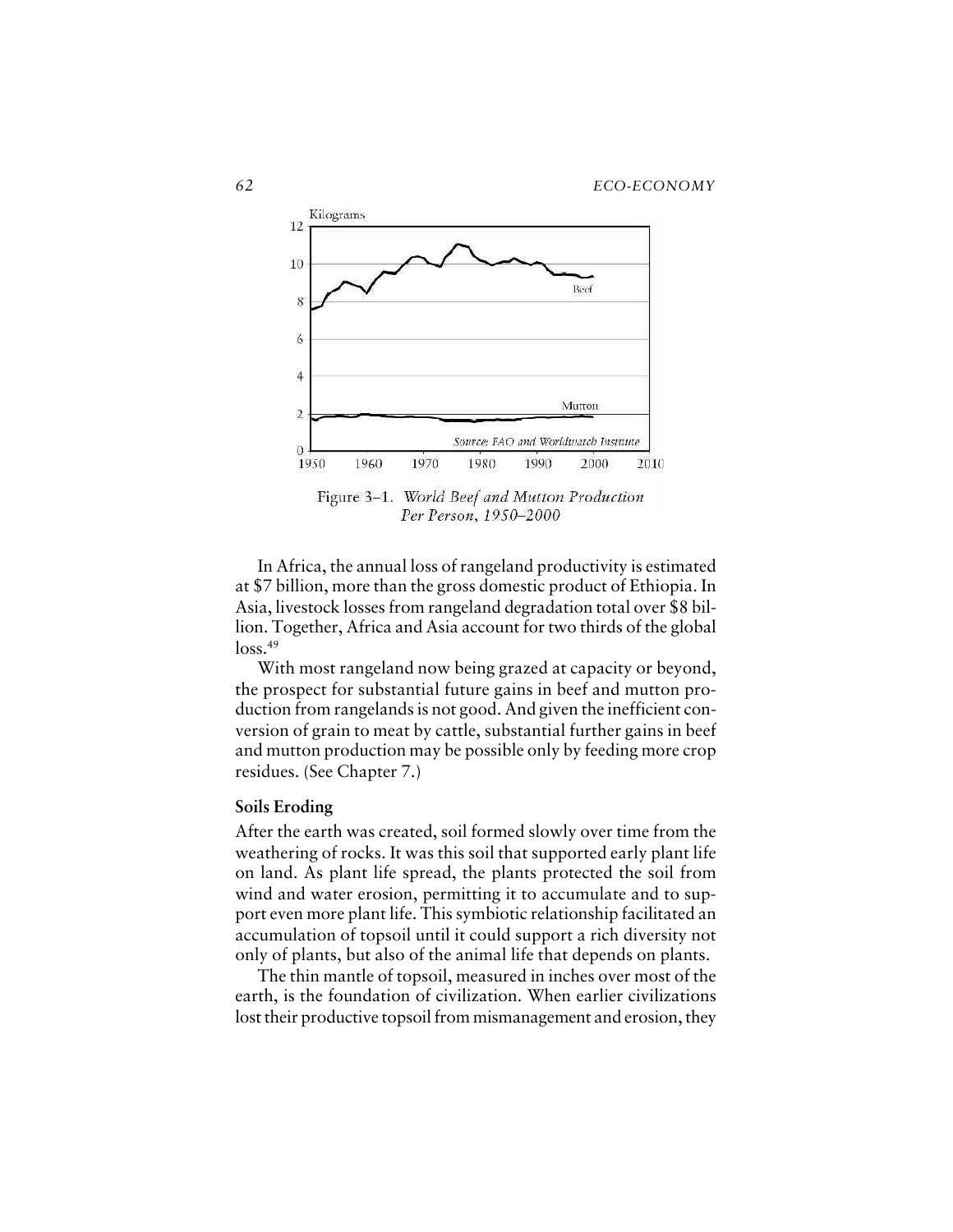| Continent     | Production Loss   |
|---------------|-------------------|
|               | (billion dollars) |
|               |                   |
| Africa        | 7.0               |
| Asia          | 8.3               |
| Australia     | 2.5               |
| Europe        | 0.6               |
| North America | 2.9               |
| South America | 2.1               |
|               |                   |
| Total         | 23.2              |

| Table 3–2.  Livestock Production Loss from Land |                                      |  |
|-------------------------------------------------|--------------------------------------|--|
|                                                 | Degradation in Dryland Regions, 1990 |  |

 $1$ Column does not add up to total due to rounding. *Source:* See endnote 48.

crumbled as their food supply shrank. With an estimated 36 percent of the world's cropland now losing topsoil at a rate that is undermining its productivity, our food security is also at risk if this trend continues.<sup>50</sup>

As pressures to expand food production have climbed, farmers have been forced into marginal areas, plowing land that is too dry or too steeply sloping to sustain cultivation. At some point probably within the last century, the long-term accumulation of topsoil was reversed as erosion losses surpassed new soil formation, leading to a gradual depletion of this basic natural capital.

The United States, the world's breadbasket, has undergone two periods of extensive overplowing, each of which led to heavy losses of topsoil. The first occurred in the early 1930s when a severe multiyear drought led to extensive wind erosion in the southern Great Plains. The resulting environmental devastation not only gave the era its name, the Dust Bowl, but it triggered one of the largest internal migrations in U.S. history as droves of people left the southern Great Plains and headed west for California.<sup>51</sup>

After new agricultural practices were adopted in response to the Dust Bowl, such as planting windbreaks and strip-cropping land, with alternate-year fallowing, the soil was stabilized. But as demand for food began to climb rapidly after mid-century, and as grain prices reached record highs during the 1970s, farmers again began plowing from "fencerow to fencerow"—planting everything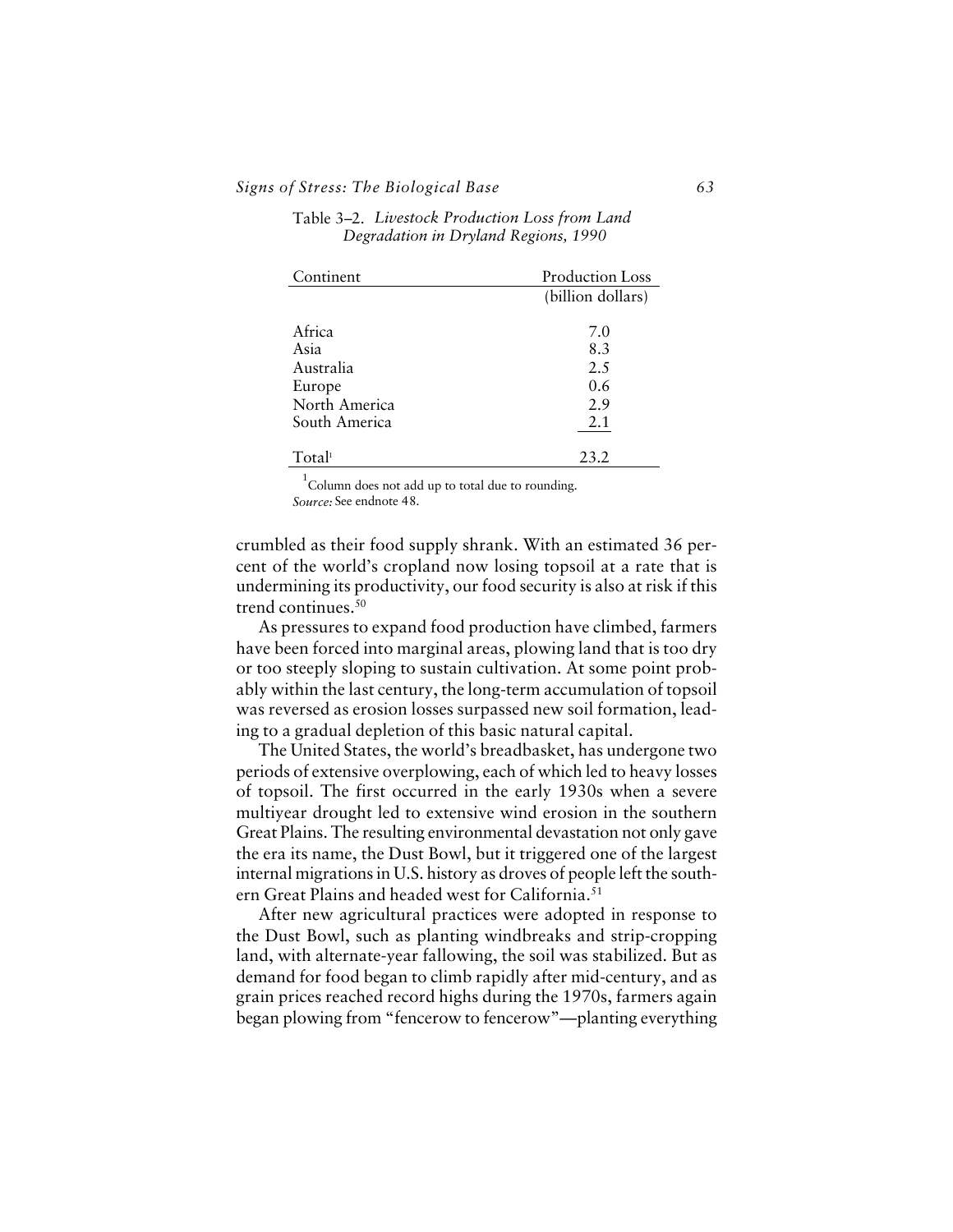in sight. By 1982, the United States was losing annually an estimated total of 3.08 billion tons of topsoil from its cropland.<sup>52</sup>

In contrast to the Dust Bowl, when wind erosion in the Great Plains was the problem, this time it was mostly water erosion in the Corn Belt. In states such as Iowa, with its rolling farmland, farmers were losing almost 20 tons of topsoil per hectare each year from water erosion. A dozen U.S. studies analyzing the effect of erosion on land productivity found that losing an inch of topsoil reduced corn and wheat yields an average of 6 percent. With nature needing centuries to form an inch of topsoil, current losses are irreversible if time horizons are measured on a human time-scale.<sup>53</sup>

One consequence of overplowing is that countries eventually have to pull back and reduce the harvested area. Some have done this through carefully designed programs to convert highly erodible cropland back into grassland or forests. For example, the U.S. Conservation Reserve Program (CRP) launched in 1985 was designed to simultaneously control surplus production and conserve soil by retiring the most erodible land. Initiated and supported by environmental groups, the program encouraged farmers to take their highly erodible land out of production by providing government payments under 10-year contracts to plant the land in grass or trees.<sup>54</sup>

Within five years, U.S. farmers had converted nearly 15 million hectares of cropland, roughly 10 percent of the national total, to grassland. This reduced excessive soil erosion nationwide by some 40 percent, helping to enhance food security for the entire world. The nonmarket benefits from soil erosion reduction and the provision of habitat by the CRP between 1985 and 2000 are estimated to exceed  $$1.4$  billion.<sup>55</sup>

The Soviet Union overexpanded its plowing with the Virgin Lands Project between 1954 and 1960. In an effort to boost farm output and become an agricultural superpower, the Soviets plowed up vast areas of grassland in Central Asia, an effort centered in Kazakhstan. During this period, the increase in wheat area in Kazakhstan was equal to the entire wheat area of Canada and Australia combined.<sup>56</sup>

Unfortunately, not all of this land could sustain cultivation. Much of the wheatland of Kazakhstan, a semiarid country, has eroded to the point where it can no longer support cropping. After the grain area reached 25 million hectares by 1960, it held there until 1984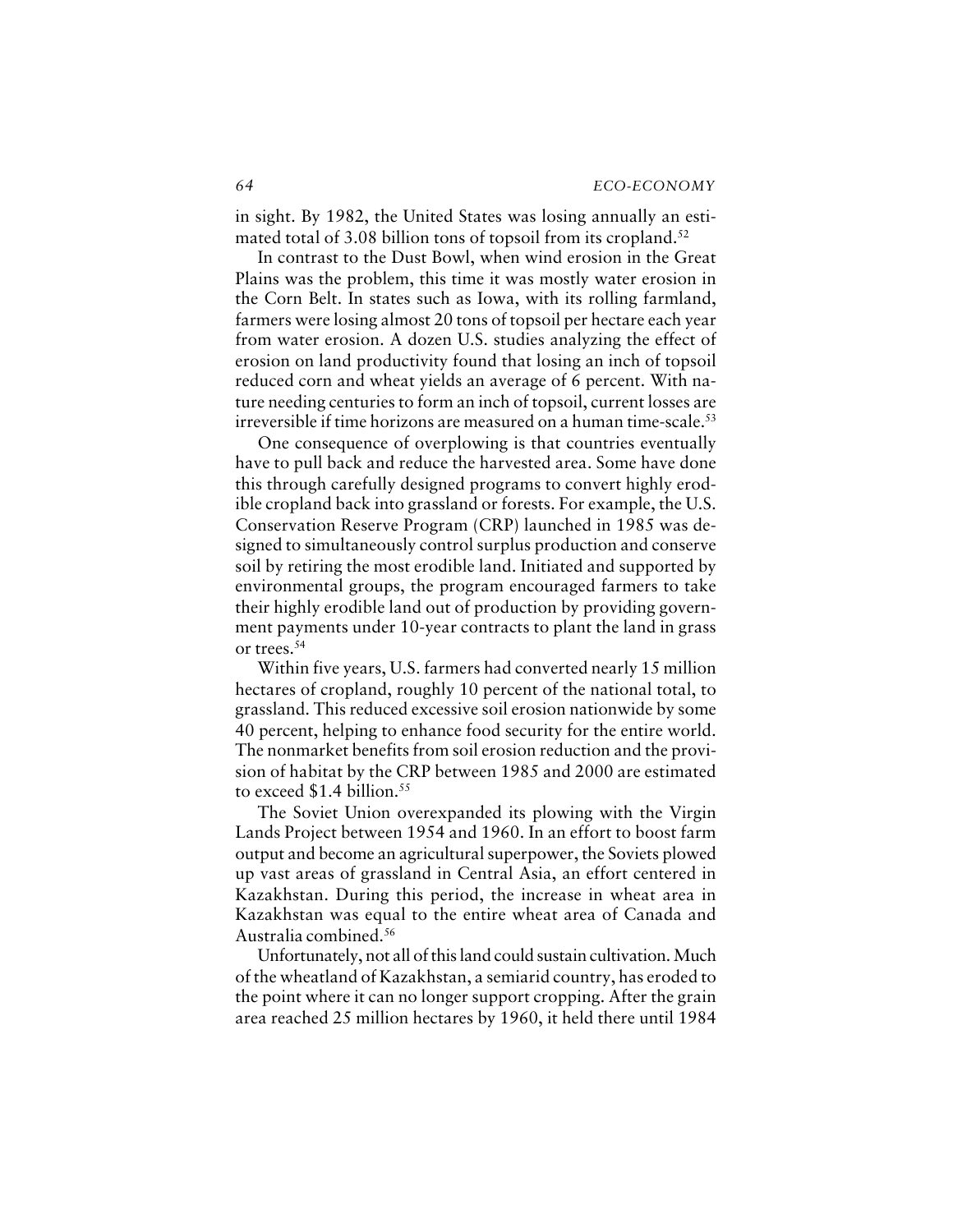or so, when it started shrinking as productivity fell and the less productive land was abandoned. By 2001, it had dropped to 12 million hectares. (See Figure 3–2.) Although this loss may have surprised the political leaders in Moscow who engineered the expansion in the 1950s, it did not surprise the soil scientists at the Institute of Soil Management in Alma Alta, who pointed out in 1994 that grain cultivation could be sustained on only half the area originally plowed. Even those estimates may prove to be overly optimistic.<sup>57</sup>

Whether topsoil loss, declining yields, and the abandonment of cropland in Kazakhstan can be arrested remains to be seen. Even the grainland still being farmed yields less than 1 ton of wheat per hectare—a fraction of the 7 tons per hectare in France, the leading wheat producer in Western Europe.<sup>58</sup>

If soil erosion proceeds too far, it can convert land to desert, becoming wasteland. At an intermediate stage of degradation, it can be returned to grassland, as in Kazakhstan, retaining some productive value. If the intervention comes early enough in the decline cycle, the land can be saved by managing it responsibly, as was the case during the Dust Bowl period. Or the land can be systematically retired and converted to grassland or woodland. Yet for many developing countries, where populations have doubled or even tripled over the last half-century, this is not always an option.

In the majority of developing countries, the growing demand

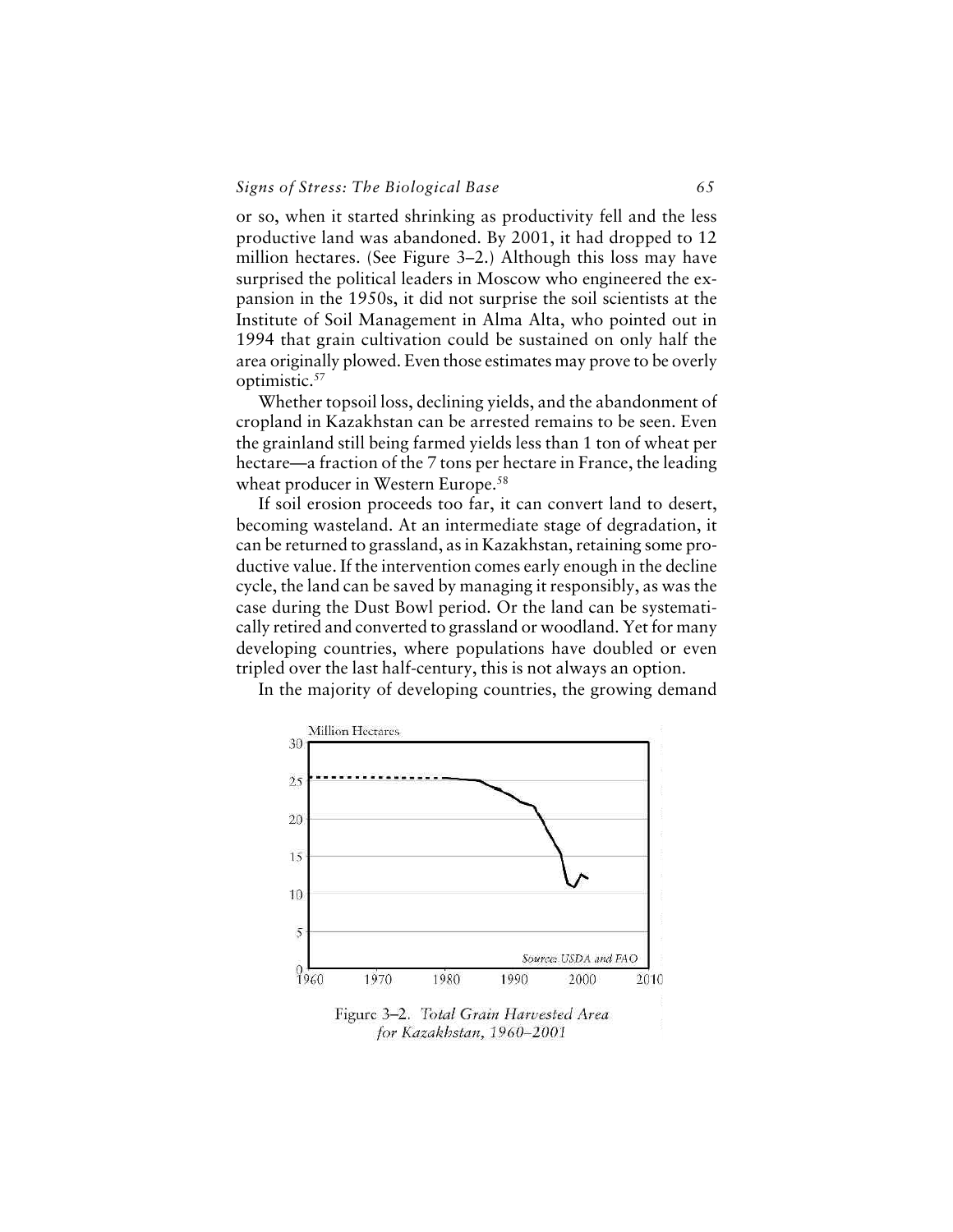for food has forced agriculture onto marginal lands. In China, for instance, a doubling of population since 1950 combined with record rises in income since 1980 have nearly tripled the demand for grain.<sup>59</sup>

China's loss of cropland to the construction of factories, roads, and expanding cities, particularly in the prosperous coastal provinces, led to mounting concern in Beijing about the country's shrinking cropland area. The result was an attempt to offset these losses by plowing more land in the semiarid northwest. But the newly plowed land, much less productive, was highly vulnerable to wind erosion.<sup>60</sup>

As described at the beginning of this chapter, in recent years dust storms in China have become more frequent and more intense, often covering cities in the northeast with layers of dust. In May 2000, the *China Daily* reported, "Disastrous sand storms that hit several major cities recently in North China have alarmed the nation about the devastating consequences of the development strategy that turned a blind eye on the environment." The desertification now under way in northwest China aroused public concern as "dust-laden blasts began to bury villages, blow into cities, and suffocate residents."<sup>61</sup>

These new reports, coupled with scientific studies, indicate that a dust bowl is forming in northern China. The April 2001 dust storm mentioned earlier was one of the largest ever recorded. U.S. scientists in Colorado measured the dust in this storm above them in Boulder at altitudes up to 10,700 meters (35,000 feet). China is losing millions of tons of topsoil, a depletion of its natural capital that it can ill afford. $62$ 

In Africa, population growth and the degradation of cropland are also on a collision course. Rattan Lal, an internationally noted agronomist at Ohio State University's School of Natural Resources, has made the first estimate of yield losses due to soil erosion for the continent. Lal concluded that soil erosion and other forms of land degradation have reduced Africa's grain harvest by 8 million tons, or roughly 8 percent. Further, he expects the loss to climb to 16 million tons by 2020 if soil erosion continues unabated.<sup>63</sup>

 Among the countries experiencing unusually heavy soil losses are Nigeria, Rwanda, and Zimbabwe. Nigeria, Africa's most populous nation, is suffering from extreme gully erosion. Lal reports gullies 5–10 meters deep and 10–100 meters wide. In January 2001, Alhaji Sanni Daura, Nigeria's Minister of Environment, announced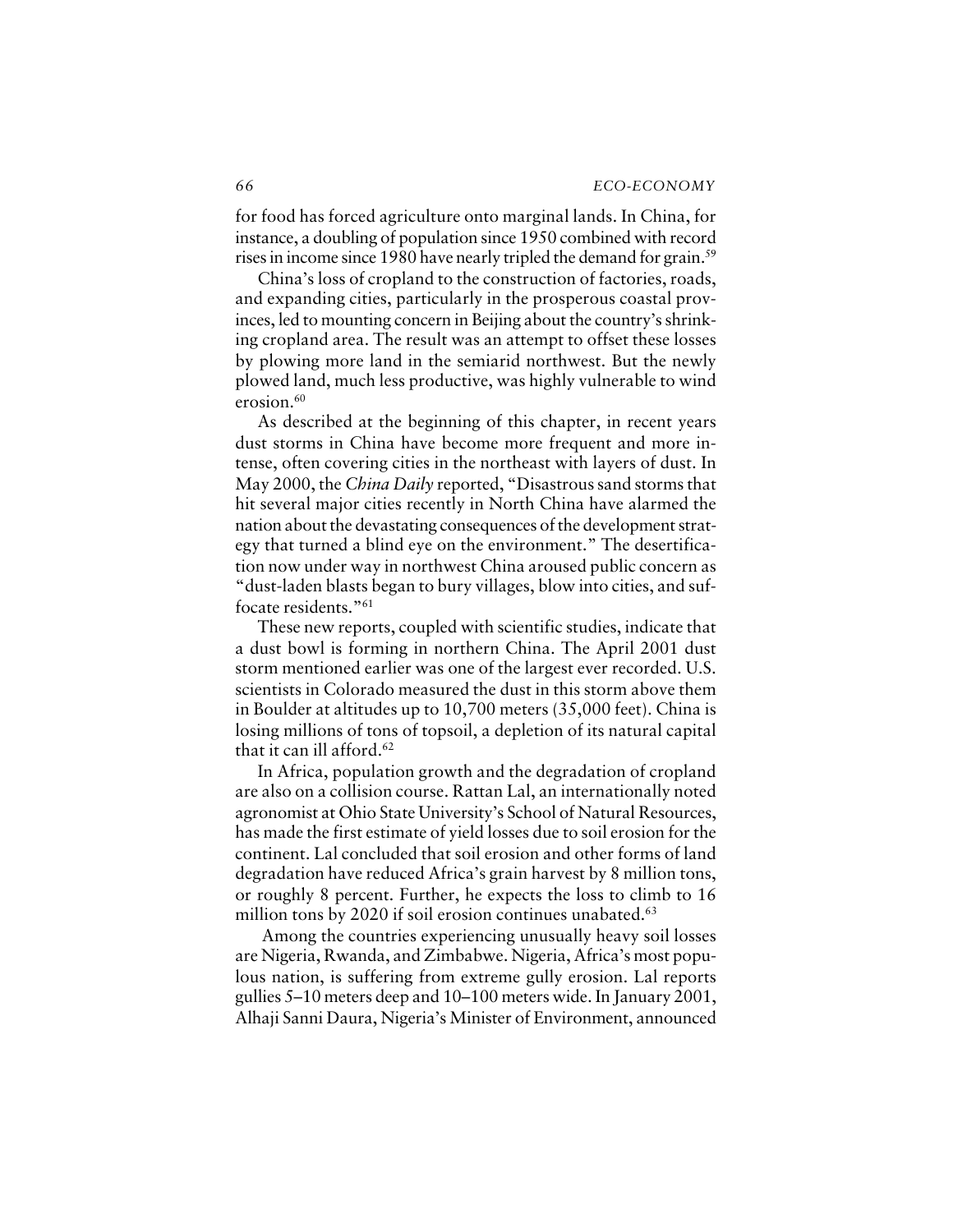that the country was losing some 500 square kilometers of cropland to desertification each year. Daura is concerned that unless this desert encroachment can be reversed, Nigeria may soon face severe food shortages.<sup>64</sup>

On the northern edge of the Sahara, Algeria is also faced with the desertification of cropland. In December 2000, the agriculture ministry announced a four-year plan to halt the advancing desertification that they fear will soon threaten the fertile northern areas of the country. The plan is to convert the southernmost 20 percent of its grainland into tree crops, including fruit and olive orchards and vineyards. The government hopes that this barrier of permanent vegetation will halt the northward march of the Sahara. Out of desperation, Algeria, a country already dependent on imports for 40 percent of its grain, is willing to convert one fifth of its grain-producing land to tree crops in an attempt to protect the remaining four fifths.<sup>65</sup>

In East Africa, governments are facing a similar situation. Countries such as Ethiopia, Kenya, and Somalia are experiencing land degradation and cropland abandonment. Kenya's 1950 population of 6 million has increased to 31 million, putting unsustainable pressure on local forests, rangelands, and croplands. During the severe drought of 2000, the Masai, in an act of desperation, drove their cattle into Nairobi to feed on the grass in well-watered parks and residential lawns.<sup>66</sup>

The failure of Africa's governments to address the soil erosion threat effectively is depleting Africa's most essential natural capital—its soil. The next generation of farmers in Africa must try to feed not the 800 million people of today, but the projected 2 billion in the year 2025—and with far less topsoil.<sup>67</sup>

In Mexico, many of the 900,000 migrants who leave rural communities in arid and semiarid regions of the country each year are doing so because of desertification. Some of these environmental refugees end up in Mexican cities, others cross the northern border into the United States. U.S. analysts estimate that Mexico is forced to abandon 1,036 square kilometers (400 square miles) of farmland to desertification each year.<sup>68</sup>

The World Bank, citing studies for Costa Rica, Malawi, Mali, and Mexico, concludes that the gradual losses of agricultural productivity from soil erosion now translate into annual losses in farm output equal to 0.5–1.5 percent of these countries' gross domestic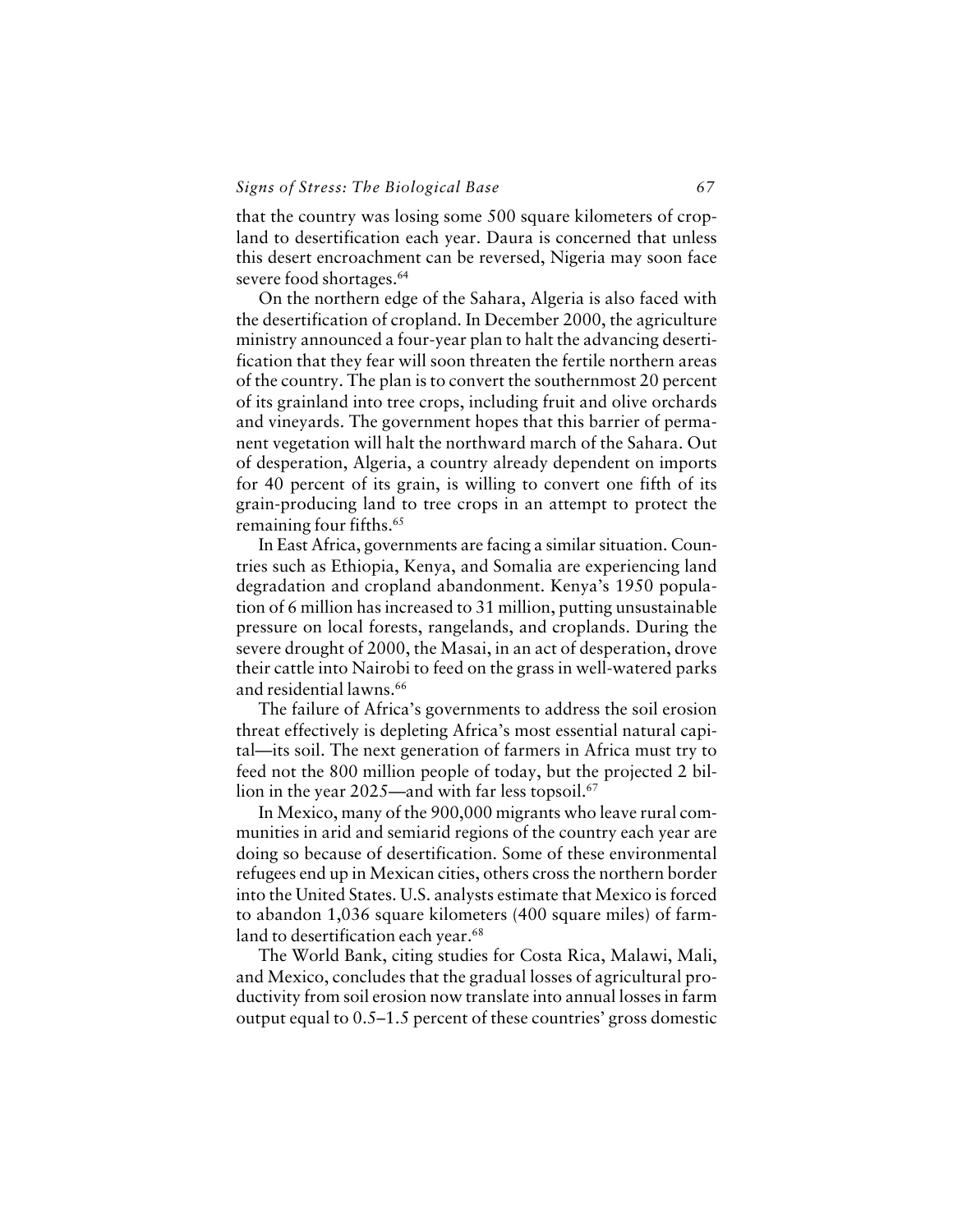products. The toll of soil erosion on the earth's productivity can be seen in the abandoned villages in Ethiopia, where there is not enough soil left to support even subsistence-level agriculture. And in the former Soviet Union, land degradation, mostly from erosion, helped convert some 20 percent of the land in grain in 1977 either to soilconserving forage crops, to alternate-year fallowing, or, where there was no effort to save the soil, to forest or wasteland by 1993.<sup>69</sup>

Unfortunately, many countries have not taken the initiative to reduce soil erosion and are paying a high price. For example, lost productivity on Africa's rain-fed cropland, virtually all from soil erosion, has reduced the annual harvest by an estimated \$1.9 billion.<sup>70</sup>

The challenge is to arrest the excessive loss of topsoil on all land everywhere, reducing it to or below the level of new soil formation. The world cannot afford this loss of natural capital. If we cannot preserve the foundation of civilization, we cannot preserve civilization itself.

# **Species Disappearing**

The archeological record shows five great extinctions since life began, each representing an evolutionary setback, a wholesale impoverishment of life on the earth. The last of these mass extinctions occurred some 65 million years ago, most likely when an asteroid collided with the earth, spewing vast amounts of dust and debris into the atmosphere. The resultant abrupt cooling obliterated the dinosaurs and at least one fifth of all other extant life forms. $71$ 

We are now in the early stage of the sixth great extinction. Unlike previous ones, which were caused by natural phenomena, this one is of human origin. For the first time in the earth's long history, one species has reached the point where it can eradicate much of life.

As various life forms disappear, they alter the earth's ecosystem, diminishing the services provided by nature, such as pollination, seed dispersal, insect control, and nutrient cycling. This loss of species is weakening the web of life, and if it continues it could tear huge gaps in its fabric, leading to irreversible and potentially unpredictable changes in the earth's ecosystem.

Species of all kinds are threatened by habitat destruction, principally through the loss of tropical rainforests. As we burn off the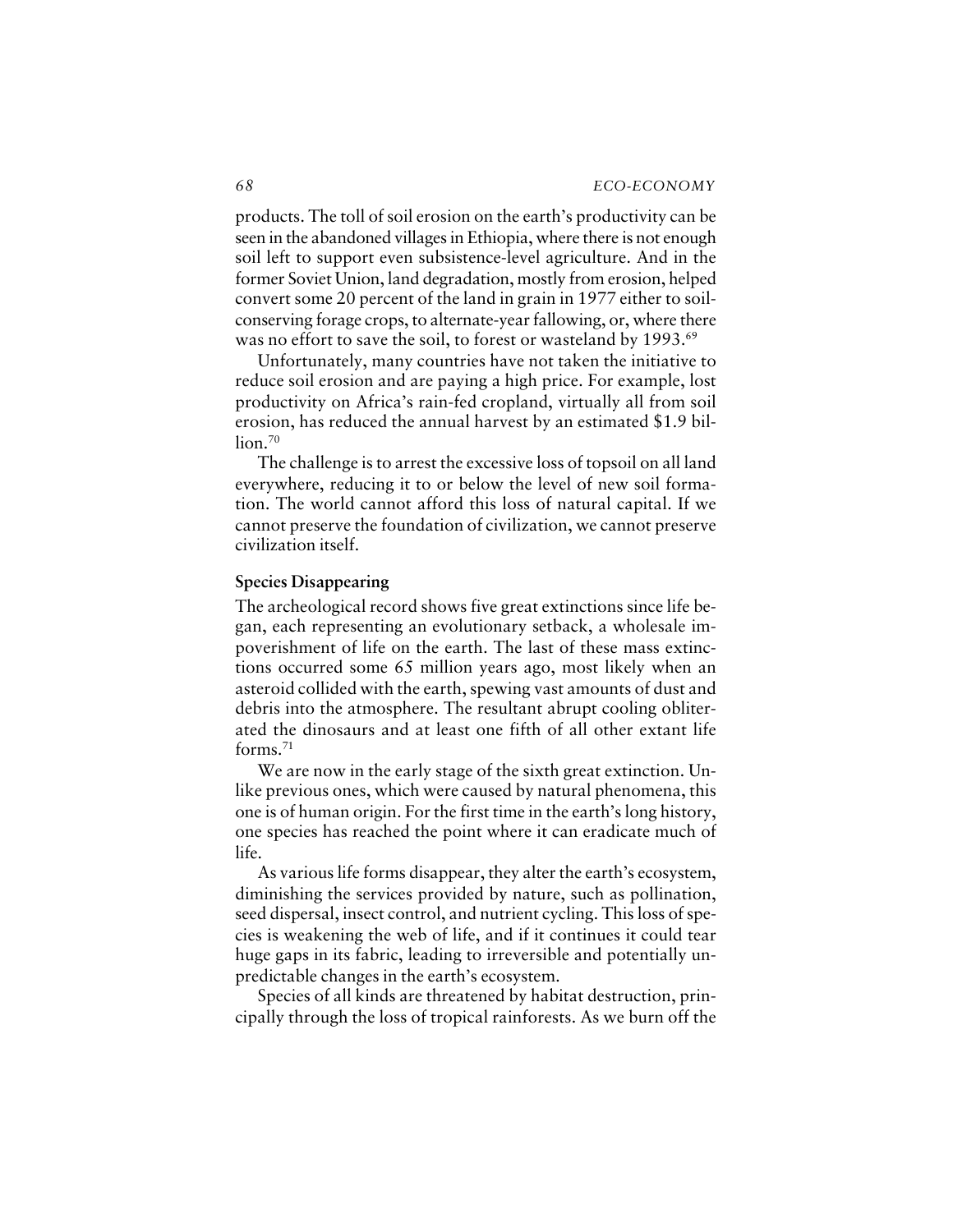# *Signs of Stress: The Biological Base 69*

Amazon rainforest, we are burning one of the great genetic storehouses, in effect one of the great libraries of genetic information. Our descendents may one day view the wholesale burning of this repository of genetic information much as we view the burning of the library in Alexandria in 48 BC.

Habitat alteration from rising temperatures, chemical pollution, or the introduction of exotic species can also decimate both plant and animal species. As human population grows, the number of species with which we share the planet shrinks. We cannot separate our fate from that of all life on the earth. If the rich diversity of life that we inherited is continually impoverished, eventually we will be as well.<sup>72</sup>

The share of birds, mammals, and fish that are vulnerable or in immediate danger of extinction is now measured in double digits: 12 percent of the world's nearly 10,000 bird species; 24 percent of the world's 4,763 mammal species; and an estimated 30 percent of all  $25,000$  fish species.<sup>73</sup>

When the World Conservation Union–IUCN released its newest *Red List of Threatened Species* in 2000, it showed an increase in the "critically endangered" in all categories. For example, the number of critically endangered primates rose from 13 in 1996 to 19 in 2000. The number of freshwater species of turtles in this category, many of them in strong demand in Asia for food and for medicinal uses, increased from 10 to 24. For birds overall, the number in the critically endangered category went from 168 in 1996 to 182 in 2000. Like many other trends of environmental decline, this one, too, is accelerating.<sup>74</sup>

Among mammals, the 600 known species of primates other than humans are most at risk. IUCN reports that nearly half of these species are threatened with extinction. Some 79 of the world's primate species live in Brazil, where habitat destruction poses a particular threat. Hunting, too, endangers many primate species. It is a threat principally in West and Central Africa, where the deteriorating food situation is creating a lively market for "bushmeat."<sup>75</sup>

The bonobos of West Africa, a smaller version of the chimpanzees of East Africa, may be our closest living relative both genetically and in terms of social behavior. But this is not saving them from the bushmeat trade or the destruction of their habitat by loggers. Concentrated in the dense forest of the Democratic Republic of the Congo, their numbers fell from an estimated 100,000 in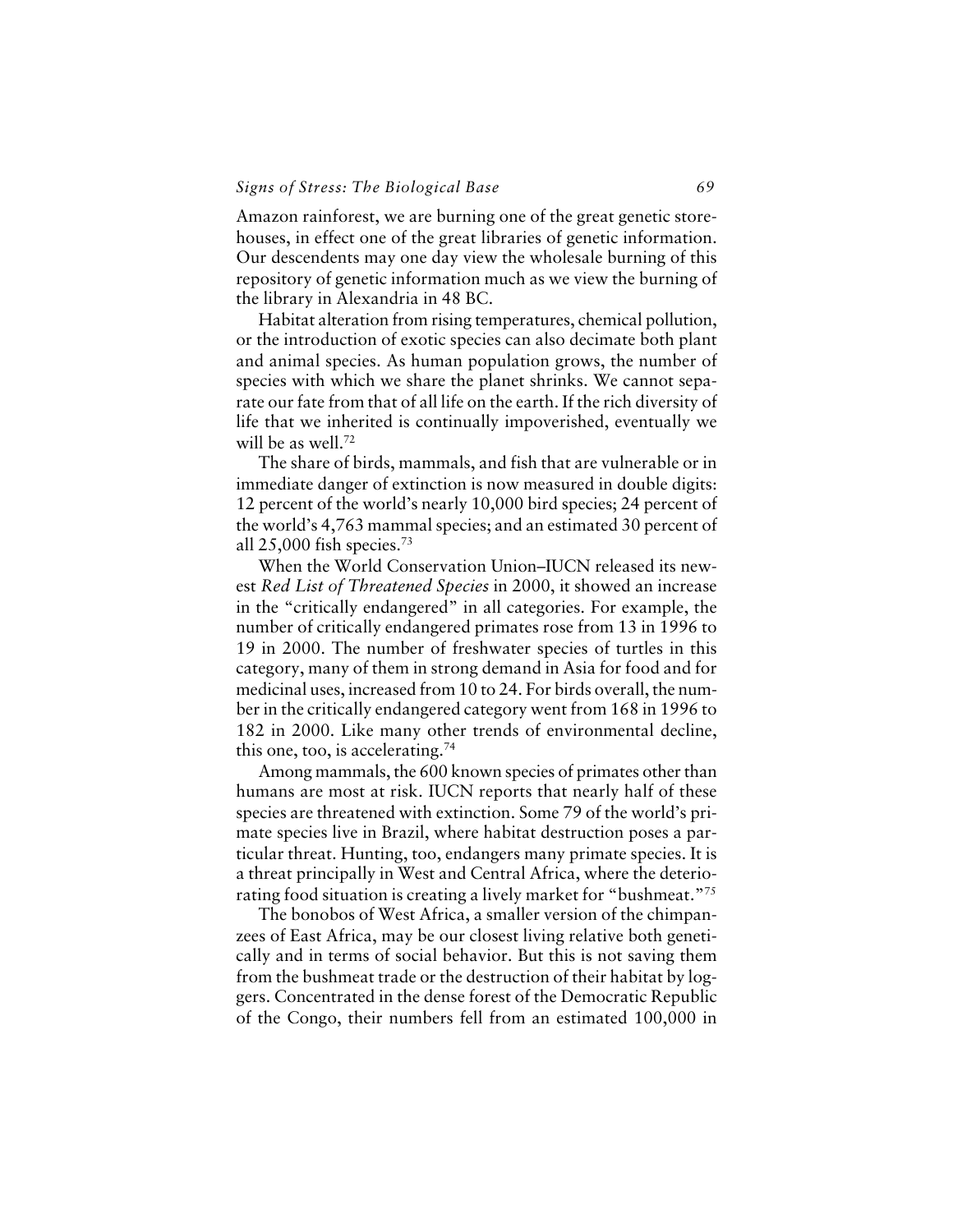1980 to fewer than 10,000 by 1990. Today there are only 3,000 left. In less than one generation, 97 percent of the bonobos have disappeared.<sup>76</sup>

Birds, because of their visibility, are a useful indicator of the diversity of life. Of the 9,946 known bird species, roughly 70 percent are declining in number. Of these, an estimated 1,183 species are in imminent danger of extinction. Habitat loss and degradation affect 85 percent of all threatened bird species. For example, 61 bird species have become locally extinct with the extensive loss of lowland rainforest in Singapore. Some once-abundant species may have already dwindled to the point of no return. The great bustard, once widespread in Pakistan and surrounding countries, is being hunted to extinction. Ten of the world's 17 species of penguins are threatened or endangered, potential victims of global warming.<sup>77</sup>

The threat to fish may be the greatest of all, with nearly one third of all species—freshwater and saltwater—now facing possible extinction. Worldwide, the principal causes of this loss are habitat degradation in the form of pollution and the excessive extraction of water from rivers and other freshwater ecosystems. An estimated 37 percent of the fish species that inhabit the lakes and streams of North America are either extinct or in jeopardy. Ten North American freshwater fish species have disappeared during the last decade. In semiarid regions of Mexico, 68 percent of native and endemic fish species have disappeared. The situation may be even worse in Europe, where some 80 species of freshwater fish out of a total of 193 are threatened, endangered, or of special concern. Two thirds of the 94 fish species in South Africa need special protection to avoid extinction.<sup>78</sup>

Threatened species include both little known ones and those that are well known and highly valued. The harvest of the Caspian Sea sturgeon, for example, source of the world's most prized caviar, has fallen from 22,000 tons per year in the late 1970s to 1,100 tons in the late 1990s. Overfishing, much of it illegal, is responsible.<sup>79</sup>

Another indicator of the earth's environmental deterioration is the decline in various types of amphibians—frogs, toads, and salamanders. Widespread evidence that amphibian populations were disappearing initially surfaced at the first World Congress of Herpetology in Canterbury, England, in 1989. It was at this confer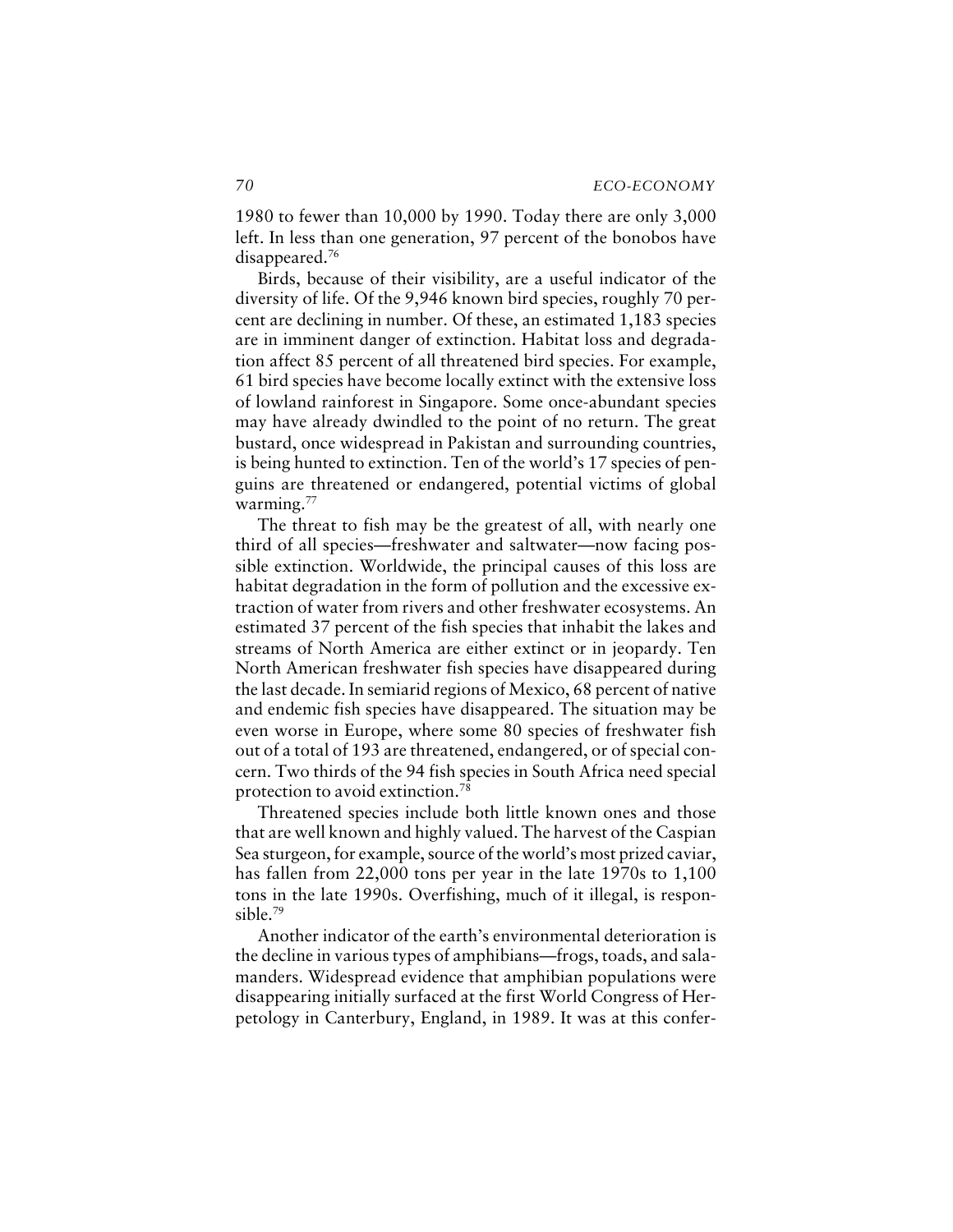ence that scientists first realized that the seemingly isolated disappearances of amphibian populations were actually a worldwide phenomenon. Among the apparent contributing factors are the clearcutting of forests, the loss of wetlands, the introduction of alien species, changes in climate, increased ultraviolet radiation, acid rain, and pollution from both agriculture and industry. Spending their lives in both aquatic and terrestrial environments, amphibians are affected by changes in each, making them an unusually sensitive barometer of the earth's changing physical condition.<sup>80</sup>

The leatherback turtle, one of the most ancient animal species, and one that can reach a weight of 360 kilograms (800 pounds), is fast disappearing. Its numbers have dropped from 115,000 in 1982 to 34,500 in 1996. At the Playa Grande nesting colony on Costa Rica's west coast, the number of nesting females dropped from 1,367 in 1989 to 117 in 1999. James Spotila and colleagues, writing in *Nature*, warn that "if these turtles are to be saved, immediate action is needed to minimize mortality through fishing and to maximize hatchling production."<sup>81</sup>

One of the newer threats to species, and one that is commonly underestimated, is the introduction of alien species, which can alter local habitats and communities, driving native species to extinction. For example, non-native species are a key reason why 30 percent of the threatened bird species are on the IUCN *Red List*. For plants, alien species are implicated in 15 percent of all the listings. One consequence of globalization with its expanding international travel and commerce is that more and more species are being accidentally or intentionally brought into new areas where they have no natural predators.<sup>82</sup>

Efforts to save wildlife traditionally have centered on the creation of parks or wildlife reserves. Unfortunately, this approach may now be of limited value because of the nature of the principal threats to biological diversity. If we cannot stabilize population and climate, there is not an ecosystem on earth that we can save. To optimize resource use, this would argue for shifting some of the relatively abundant funds for parkland acquisition into efforts to stabilize population and climate.

The current species extinction rate is at least 1,000 times higher than the background rate, yet no one knows how many plant and animal species there are today, much less how many there were a half-century ago, when the explosion in human economic activity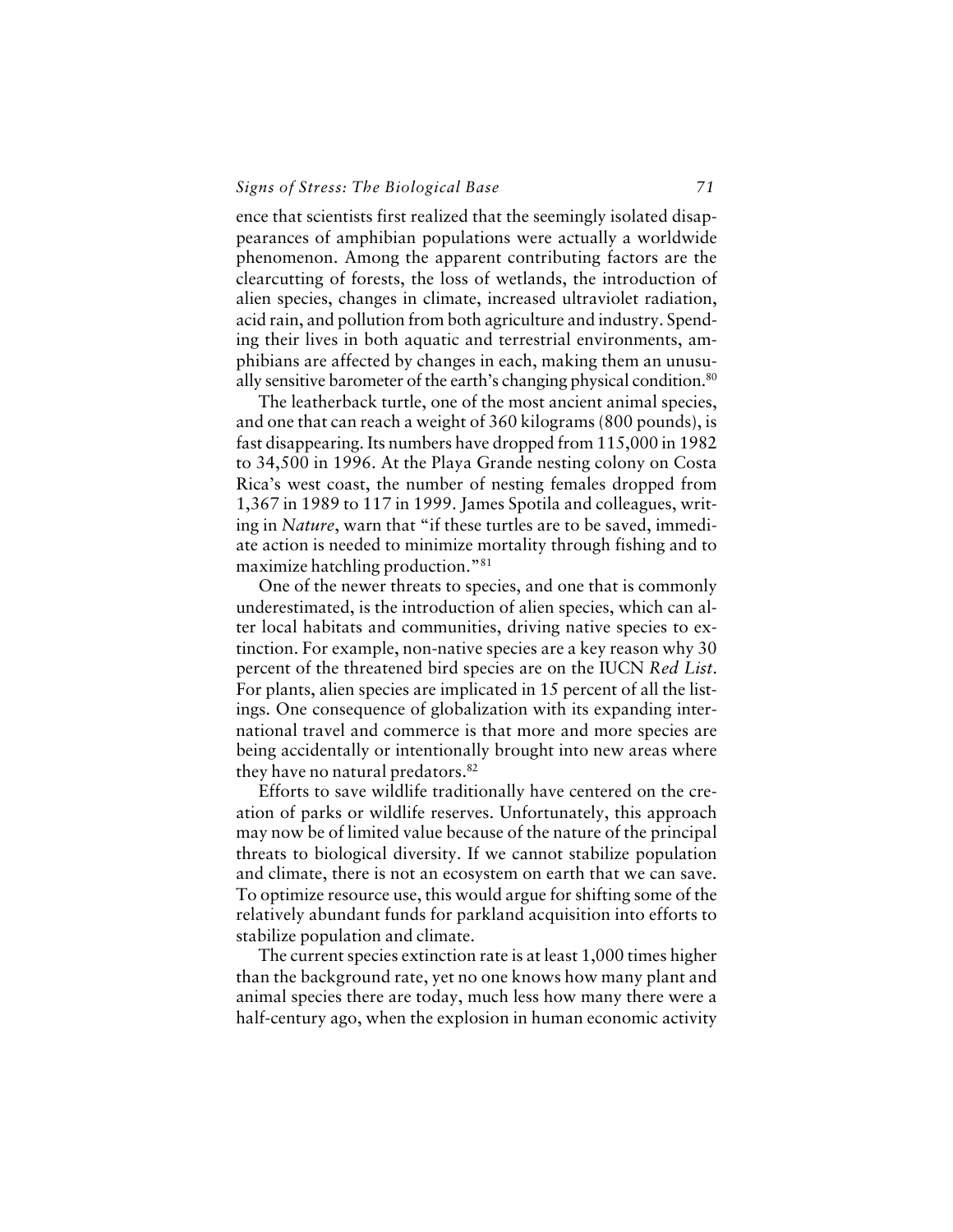began. Current estimates range from 6 million species up to 20 million, with the best working estimates falling between 13 million and 14 million. We can measure losses where we have a complete inventory of species, as with birds, but with insects, where the species number in the millions, only a fraction of the species have been identified, described, and cataloged.<sup>83</sup>

# **Synergies and Surprises**

One concern of environmental scientists is that some trends of environmental degradation will reinforce each other, accelerating the process. Chris Bright of Worldwatch Institute has analyzed several of these synergistic relationships among environmental trends, both local and global. One such concern is with ice melting. When land is covered with ice and snow, much of the sunlight reaching the earth's surface is simply bounced back into space by the high reflectivity of the surface. Once the snow and ice melts, the soil or the water beneath absorbs much of the energy in the sunlight, raising temperatures. The higher temperature leads to more melting, and the process begins to feed on itself in what scientists call a positive feedback loop.<sup>84</sup>

This is of particular concern in the Arctic Sea, where ice is melting, shrinking the reflective area. (See Chapter 2.) The synergistic relationship between rising temperatures and reduced reflectivity may now have reached the point of no return in the Arctic, suggesting a future when Arctic sea ice may disappear entirely during the summer months. This rise in temperature in the polar region may also help explain why the Greenland ice sheet is beginning to melt.<sup>85</sup>

Another set of synergies is threatening the earth's forests by fire. Intact, healthy rainforests do not burn, but forests weakened by logging or slash-and-burn farming become vulnerable to fire. The more they burn, the more vulnerable they become. The process, which feeds on itself, reinforces the global warming trend. As higher temperatures due to climate change lead to the drying out of forests and more burning, more carbon is emitted into the atmosphere. Rising atmospheric carbon dioxide levels accelerate the process of global warming. The trends of rising temperatures and burning forests begin to reinforce each other.<sup>86</sup>

One consequence of many interacting changes is that they can lead to developments that surprise even the scientific community.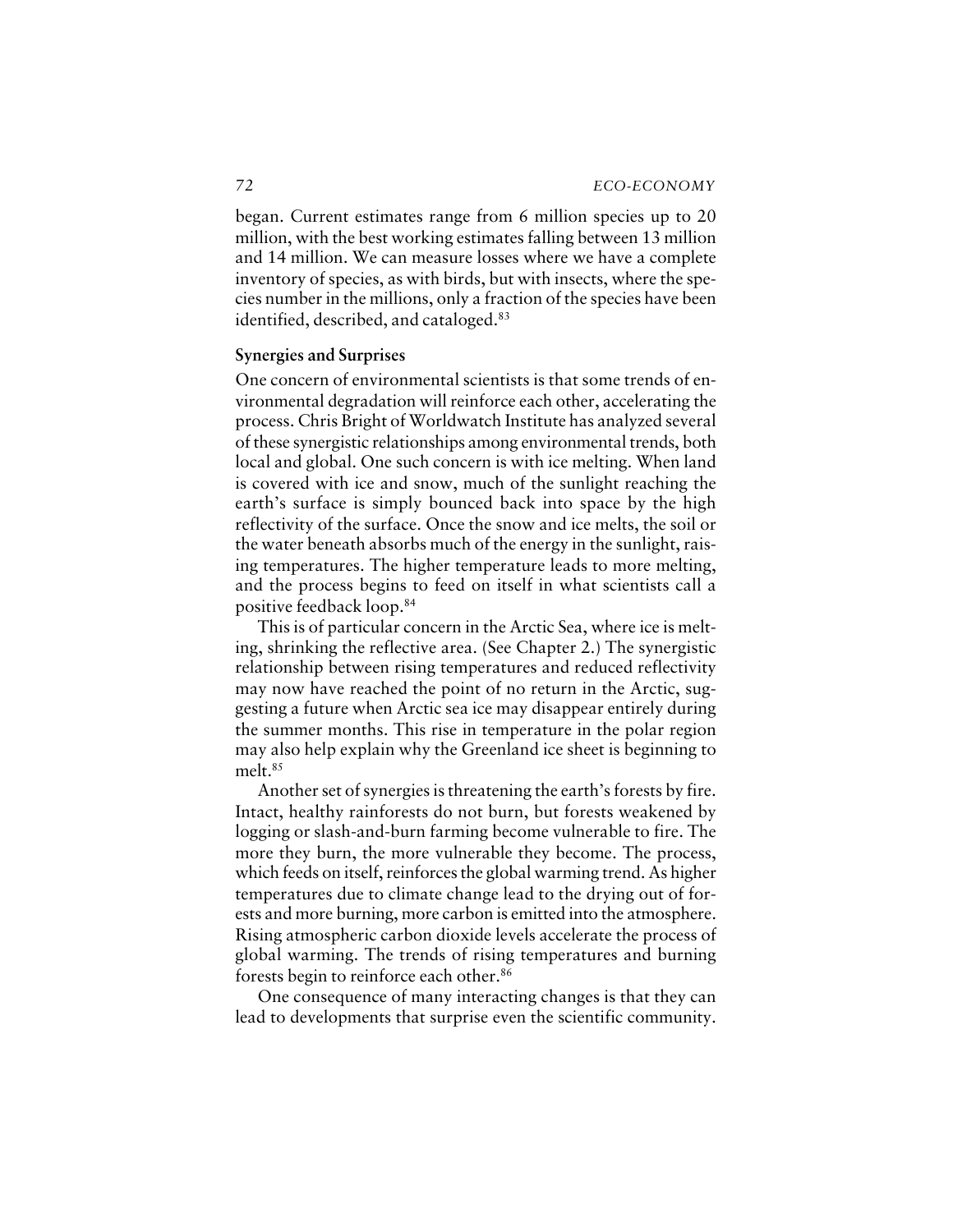One such event came in August 2000, as described in Chapter 2, when the icebreaker cruise ship discovered open water at the North Pole. Yet another recent surprise is the dieoff of coral reefs. Again, the reasons for the coral dieoff are complex, but a rise in surface water temperature may be responsible. What is surprising is that a temperature rise in sea surface water of less than 1 degree Celsius can lead to reef deaths. If the reefs continue to die, oceanic ecosystems will be altered, directly affecting the fisheries that depend on the coral reefs as nursery grounds.<sup>87</sup>

These are but a few of the surprises and synergies that have been encountered in recent years. No one knows how many the new century will bring. And unfortunately, synergistic trends such as those just described are often irreversible. As Chris Bright observes, "Nature has no reset buttons."88